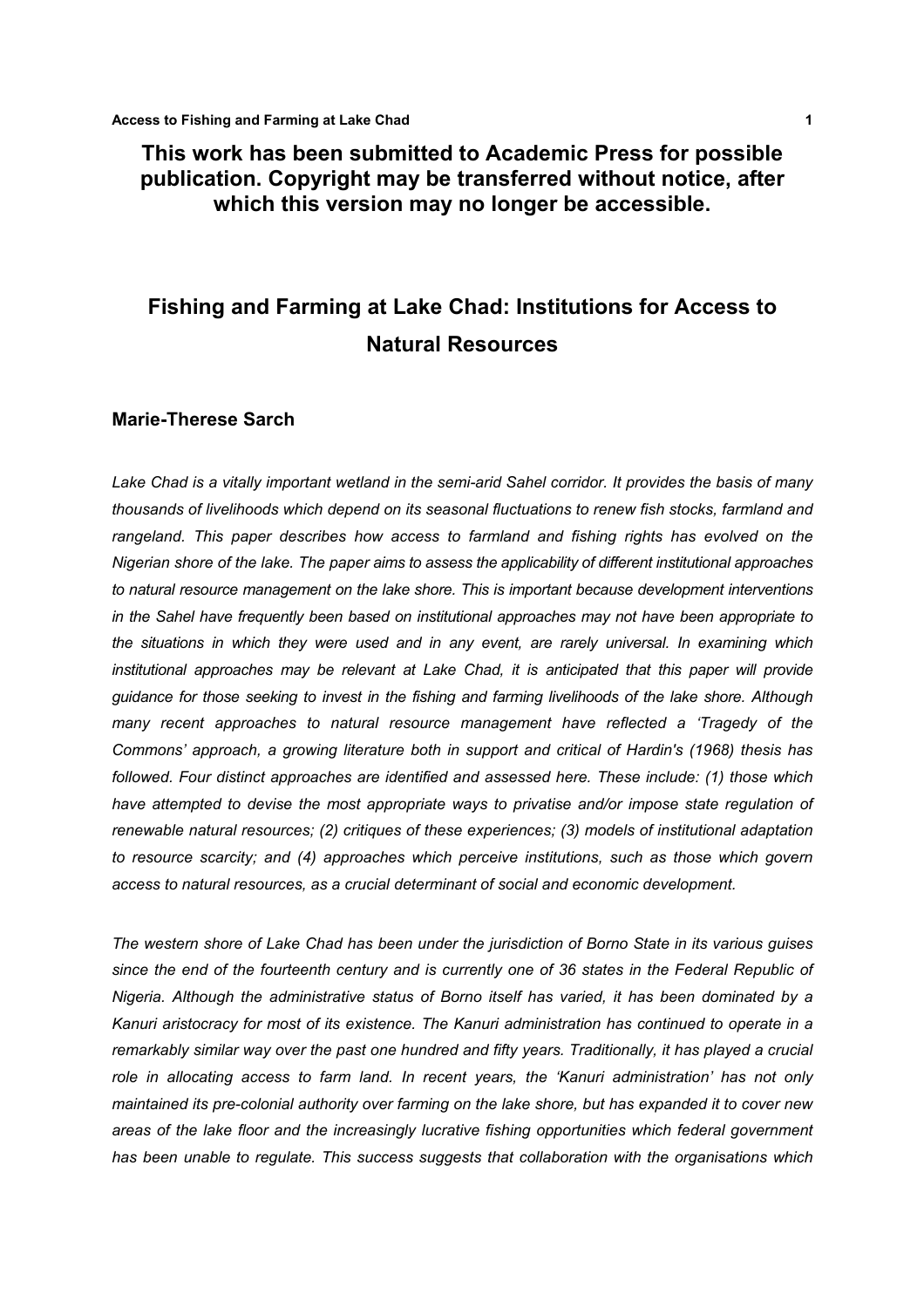*operate such institutions could be beneficial, if not essential, to the success of natural resource management.* 

**Keywords**: Lake Chad, natural resource management, land tenure, fisheries management, sustainable rural livelihoods

# **Introduction**

Institutions are social constructs which guide human behaviour. They range from laws which are formal and with which compliance is obliged, to informal conventions to which conformance is expected. The importance of such institutions in shaping the livelihoods of the poor has been increasingly recognised (e.g. Swift, 1989; Moser, 1998; Carney, 1988; Scoones, 1998). The aim of this paper is to examine the evolution institutions which govern access to farmland and fishing rights on the Nigerian shore of Lake Chad. These have been examined within a sustainable rural livelihoods (SRL) framework (Sarch, 1999). This considers the range of natural and social, macro and micro-level factors which determine the vulnerability of the poor and is designed to enhance understanding of how sustainable livelihoods may be achieved through development initiatives which aim for more than simply increasing incomes (Scoones, 1998; Carney, 1998). "A sustainable livelihood is one that can cope with stress and shocks and displays resilience when faced with adverse events" (Ellis, 2000: 137).

In focusing on the systems of access to farmland and fishing rights at Lake Chad, the paper aims to assess the applicability of different institutional approaches to natural resource management on the lake shore. This is important because natural resource development initiatives in the Sahel have frequently been based on institutional approaches that may not have been appropriate to the situations in which they were used and, in any event, are rarely universal. In examining which institutional approaches may be relevant at Lake Chad, it is anticipated that this paper will provide guidance for those seeking to invest in the fishing and farming livelihoods of the lake shore.

Four institutional approaches to natural resource management are considered in the first section of this paper. These are followed by a review of the natural and social context of Lake Chad and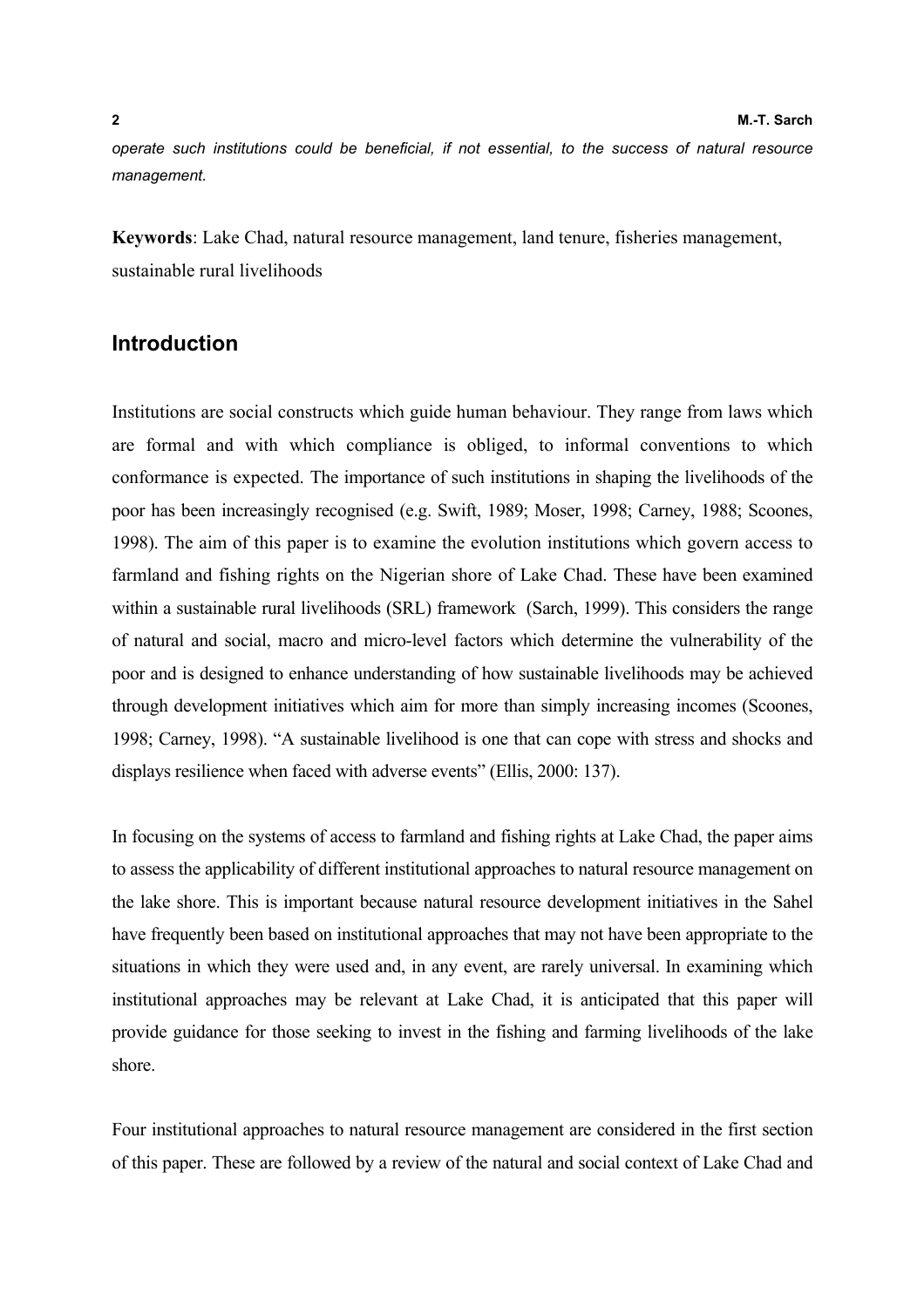research into fishing and farming livelihoods there. The third section presents an analysis of resource access institutions on the lake shore. The paper concludes with a discussion of the relevance of different institutional approaches to systems of natural resource access on the Nigerian shore of Lake Chad.

# **Institutional Approaches to Natural Resource Management**

Like Malthus (1803) almost two centuries earlier, Hardin (1968) expressed a pessimistic view of the capacity of the environment to support population growth. Although not the start of the debate, the "Tragedy of the Commons" which Hardin described in 1968 has focused much attention on the issue of access to natural resources<sup>i</sup>. The "Tragedy of the Commons" model predicts dire environmental consequences as the result of the human inability to restrict personal gain for societal benefit: "Ruin is the destination toward which all men rush, each pursuing his own best interest..." (Hardin, 1968: p. 1244). Rather than advocate population controls such as Malthus and subsequent supporters have done, Hardin advocated controlling access to the environment. He recommended privatisation of natural resources and state enforcement of exclusion from them. The implications of this are that natural resources exhibit a fixed carrying capacity and that producers will not develop their own systems regulating access to shared resources.

Although many recent approaches to natural resource management have reflected this approach, a growing literature both in support and critical of Hardin's thesis has followed. Several distinct approaches can be identified. The first includes work critical of confusion in the nature of the property rights described by Hardin (1968). A spectrum of property rights have subsequently been defined and distinguished from the shared resources to which they apply (see Ciriacy-Wantrup and Bishop, 1975; Bromley and Cernea, 1989; Schlaeger and Ostrom, 1994 etc.). The next group broadly concurs with the model of impending 'tragedy' and has attempted to devise the most appropriate ways to privatise and/or impose state regulation of RNRs. The experience of these approaches is examined next with particular reference to the Sahel.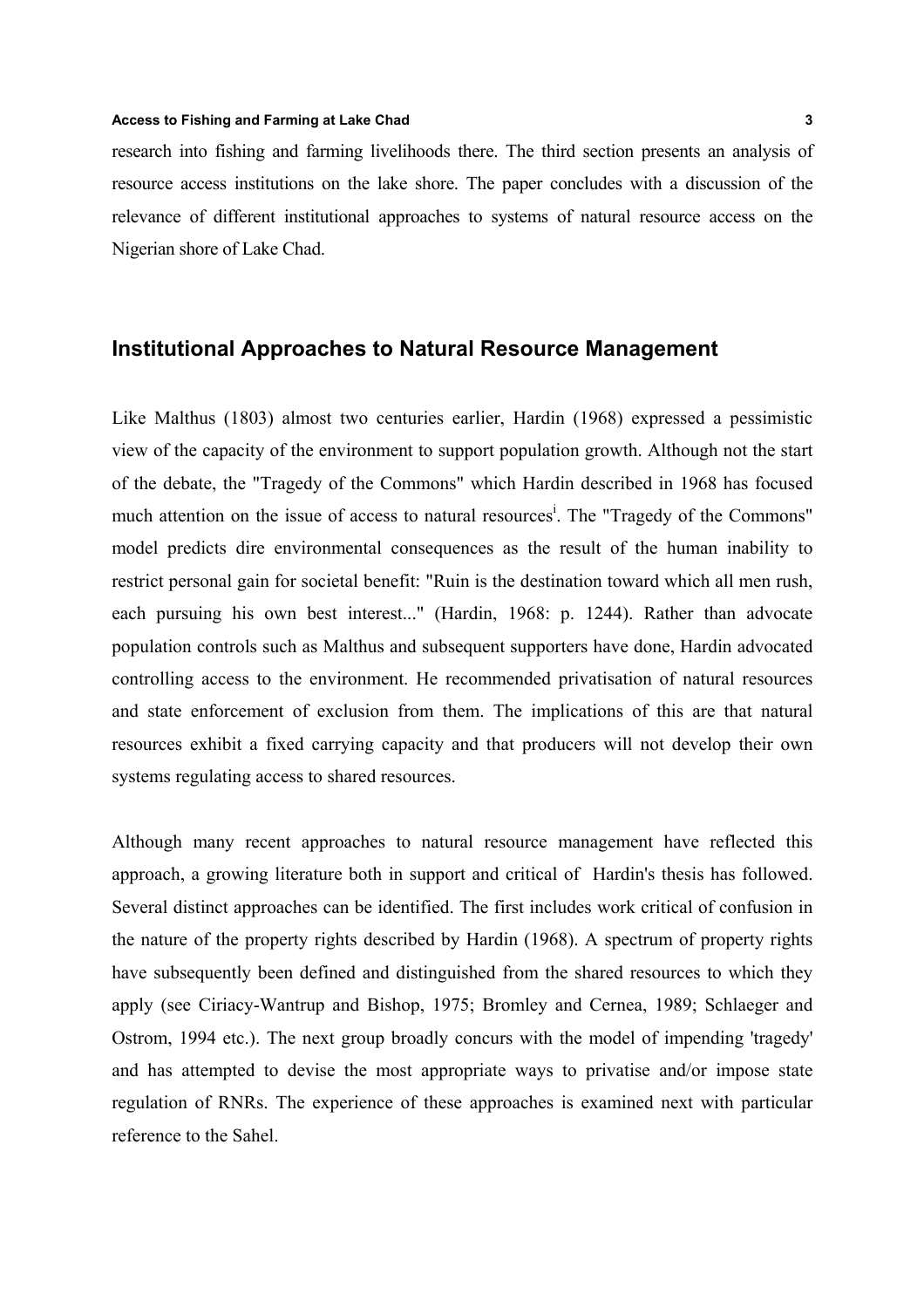Other authors have rejected the static notion of resource access arrangements implied by many economists, and envisage more complex and dynamic relationships between resource tenure and developments in resource use. Two contrasting approaches are considered here: those which envisage institutional adaptation as a process which responds to developments such as population growth; and those which perceive the institutions which govern access to natural resources, as a crucial determinant of social and economic development and are themselves manipulated to serve the interests of the powerful members of the societies in which they operate.

### *Institutional Intervention*

Despite many instances where common property regimes have been successful, there are several recent example of 'tragedies' occurring in natural resource management. Fish stock collapses in the Scottish herring fishery, the Canadian cod fishery, and the Peruvian anchovy fishery, each provide examples of 'tragedy' (Caddy and Gulland, 1983; Whitmarsh *et al.,*1995*;* Charles, 1996; Roy, 1996; and see Cushing, 1982 and 1988 for the history of fish stocks). Although some have pointed to the large fluctuations that occur naturally in RNRs and have suggested that equilibrium in them is neither natural or normal, equilibrium frequently remains the objective of resource managers. Many theorists have concluded that state regulation and the privatisation of property rights are the only way to sustain these resources and much subsequent effort has concentrated on defining how the limits of resource use should be set (Mahon, 1997).

Biologists have concentrated on attempting to calculate the maximum sustainable yields (MSY) that may be harvested from a natural resource. They have relied on the state to enforce total allowable off-take rates or catches (TACs) typically through attempts to restrict access and/or quotas (Emmerson, 1980; Flam & Storoy, 1982; Fraser, 1979; Matthews & Phyne, 1988). Although linked to the MSY in concept, in practice the TAC is frequently the result of considerable negotiation between biologists, who cautiously seek TACs below MSYs, and resource users who lobby for a TAC to be based on the most optimistic assessments of MSY. Economists have focused on the market failure which they perceive to account for over-exploitation: where an economic rent is not charged for the use of a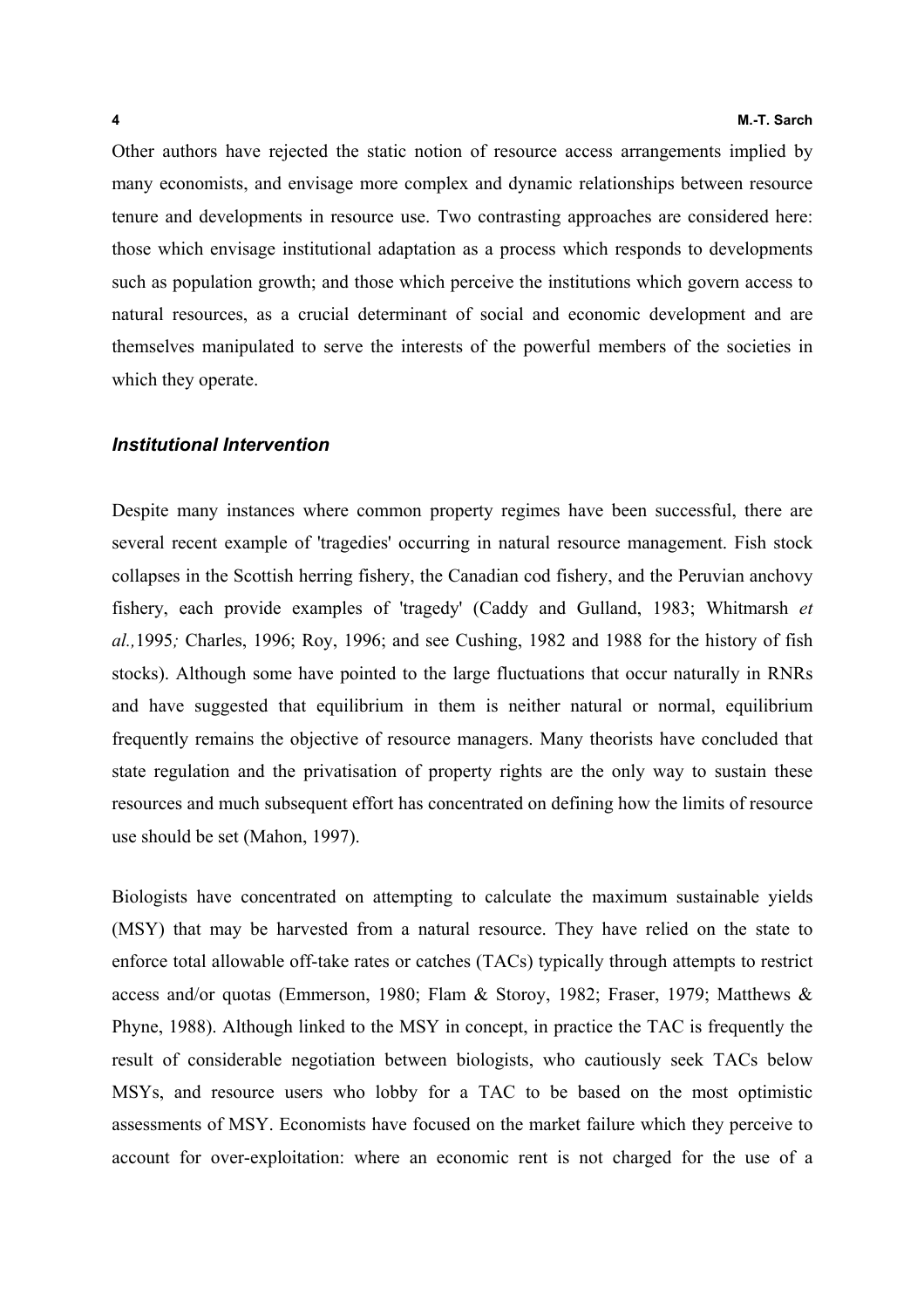resource, marginal production costs are too low, for example, as each new boat entering a fishery does not have to pay to enter, the marginal costs it incurs while fishing (e.g. the fishermen's time) are lower than the marginal returns (e.g. the fish which are caught) (Gordon, 1954). The result of low costs is to encourage entry into the fishery and ultimately to increase its exploitation beyond a sustainable level.

There have been successful state attempts to regulate access to fisheries. The transferable quota system introduced in Iceland has been noted for its success in sustaining the demersal fishery (Arnason, 1994). However, there are many more which have either failed in their objectives, for example the British Colombia salmon fishery (Fraser, 1979), and/or led to considerable dissatisfaction amongst fishing communities (Bailey and Jentoft, 1990). Despite the mandate provided by UNCLOS in 1982, there have been comparatively few attempts at state regulation of African fisheries (Lawson, 1986?). In West Africa these have been associated with the sale of offshore fishing rights to the European Union. The information which is available on the outcomes of state attempts to regulate African fisheries shows mixed results (Johnstone, 1996).

A widespread example of state regulation of natural resources in sub-Saharan Africa is the forest reserves created throughout the Francophone Sahel during the colonial era. They were established in areas which were thought to be vacant and under used and were subsequently managed by the state forest service with the objective of obtaining sustainable timber yields. These have generally failed, not least because their use and management by local villagers were underestimated (Shepherd, 1991). Villagers were reluctant to leave land fallow in case it should be seen as vacant and were inclined to overwork it rather than let it return to woodland (Thomson, 1983). A lack of enforcement has allowed many reserves to subsequently become open access (Freudenberger and Mathieu, 1993). The decline of systems of access to the forests, seasonal pastures and fisheries of the Niger Delta in Mali and their subsequent over-exploitation has also been attributed to the intervention of the colonial authorities and their nationalisation of natural resources (Kone, 1985; Brinkerhoff, 1995; Williams, 1998). Licenses issued by post-colonial governments for cutting wood and fishing in the Delta have further undermined the customary management of these resources (Moorehead, 1989; Quiensière *et al*, 1994). This process has also been observed in Senegal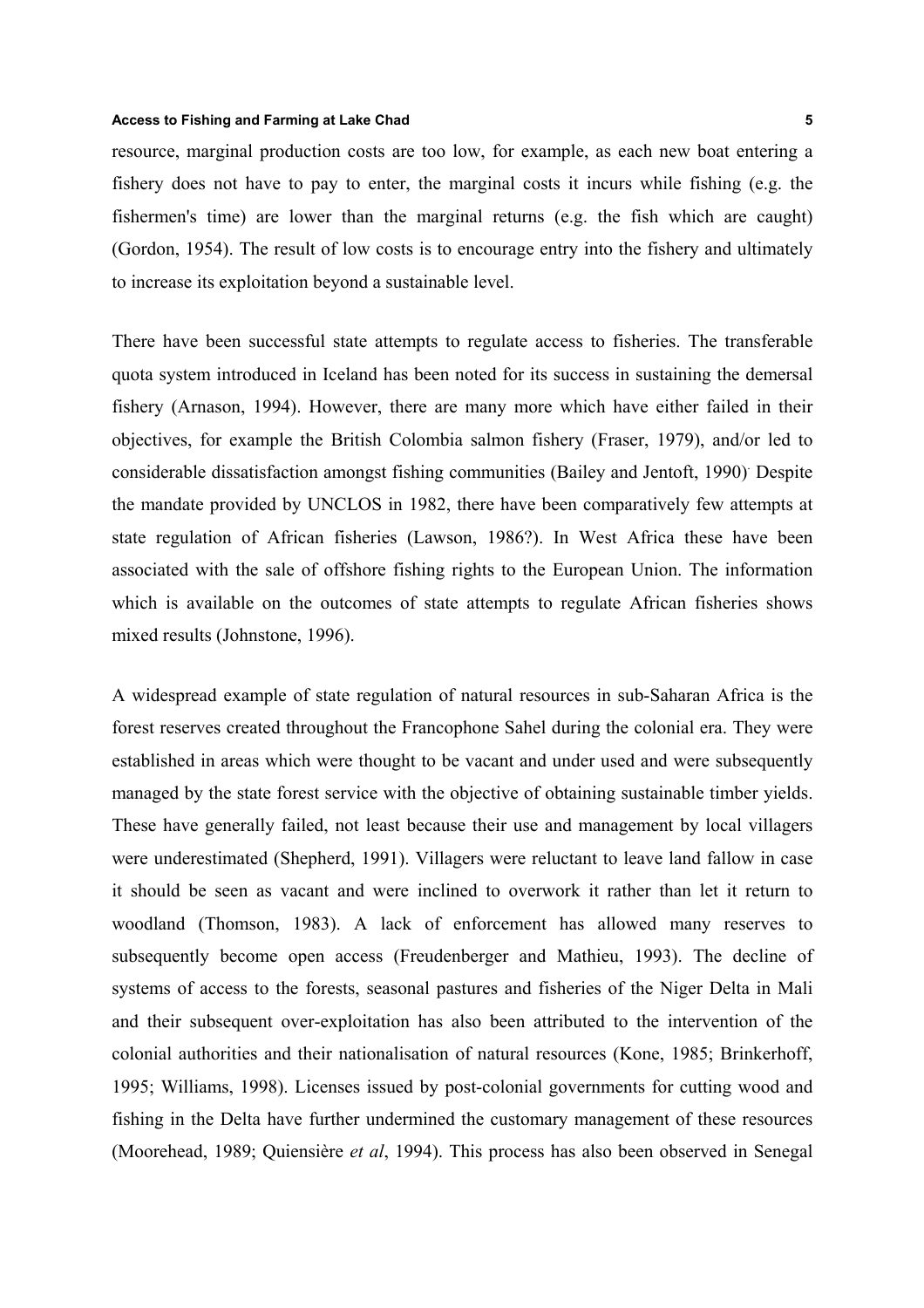where the government has permitted the conversion of both rangeland and forests to peanut fields (Freudenberger, 1991; Williams, 1998).

Exogenous adjustments to the institutions which govern access to natural resources have been initiated in anticipation of a range of potential benefits. Very generally, these can be divided into attempts, such as those described above, to achieve sustainable production through state regulation; and into attempts to improve the productivity of natural resources through the introduction of private property rights.

World-wide 'land reform' initiatives have been aimed at increasing agricultural productivity. These have been based on the notion that exclusive private property rights are a prerequisite to investment in the productive capacity of land: 'the land tenure system must be such that people feel secure in their decisions to invest in land' (Carswell, 1997: p. 2). Lipton and van der Gaag (1993) argue that efficient redistribution of land will normally increase farm output, if only because smaller farms are cropped more intensively. Others, notably Boserup (1965) have argued that the individualisation of tenure is the result of increasing productivity, the engine of which is population growth (Boserup, 1965; Netting, 1993). Although this process is essentially endogenous, state formalisation of private property rights is often seen as its conclusion (Platteau, 1996).

In Africa, a well known example of an external attempt to improve agricultural productivity is Kenya's strategy of land registration for smallholders initiated after the Mau Mau rebellion in the 1950s (Swynnerton, 1954). Haugerud (1989), however, argues that although agricultural productivity did improve in Kenya this was in spite of land registration rather than because of it. Although Tiffen *et al.* (1994) illustrated how population has grown and individualised tenure spread in Machakos District, this has been criticised for masking differentiation within Machakos (Rocheleau, 1995; Murton, 1999).

# *Institutional Erosion*

Overall, the alternatives of state regulation and private ownership of natural resources have frequently been shown to have had little success in Africa, and in some cases, the reverse outcome, environmental degradation and reduced productivity has resulted. Several authors depict a situation where the depletion of natural resources previously held and used in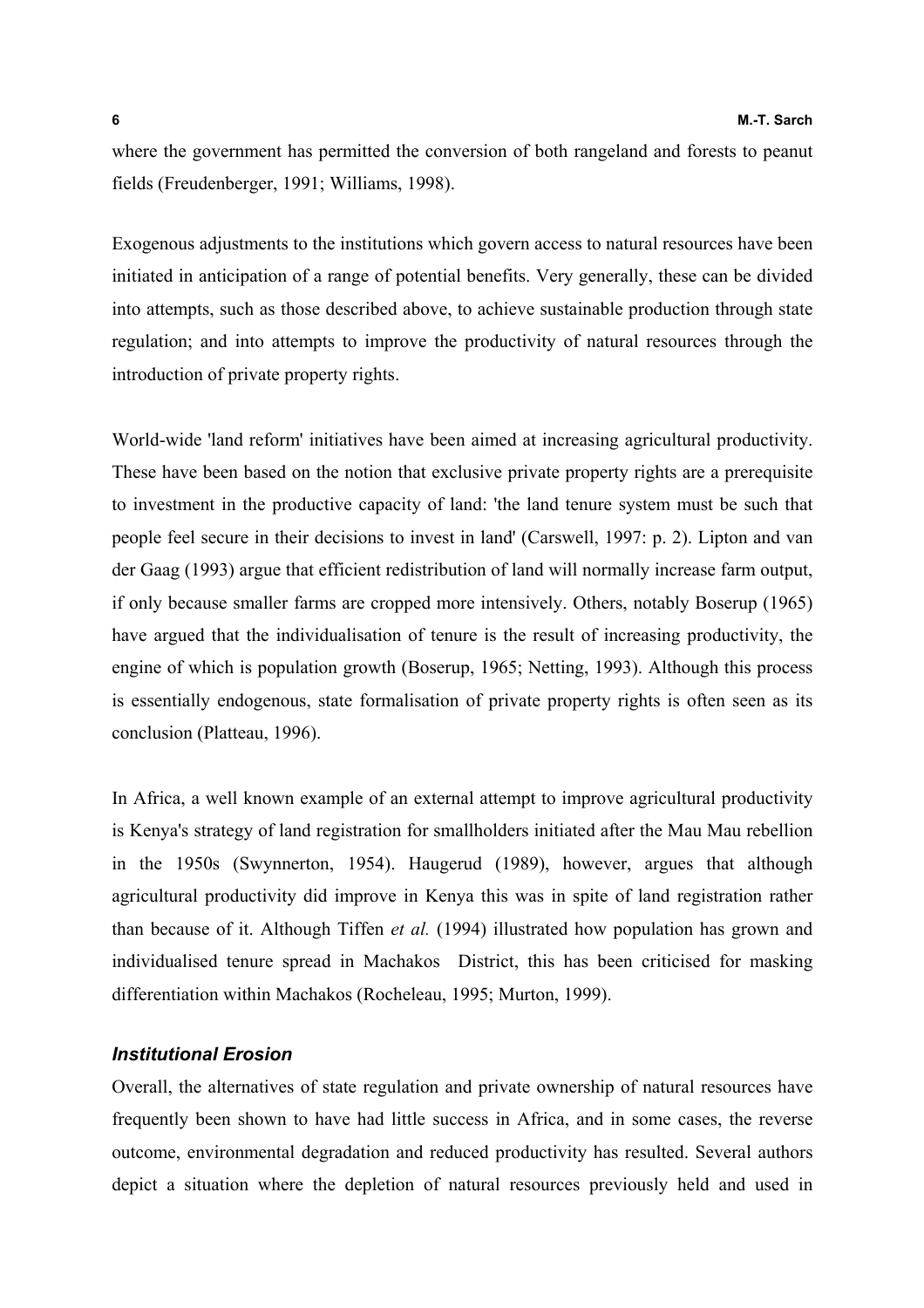common has been the direct result of intervention from outside agencies. External organisations such as powerful rulers, colonial agencies and emerging nation states have either eroded or dissolved community-based access arrangements either in order to appropriate them or in the name of creating more sustainable or productive arrangements. This process has been observed not only in the rangelands, forests and fisheries of the Sahel but also in the access arrangements to a range of natural and 'common' resources in other parts of the world. (Bromley and Cernea, 1989; Jodha, 1986; Jodha, 1992; Platteau, 1996).

Whether or not external attempts to regulate access to natural resources can improve their sustainability and/or their productivity, there is consensus that, in Africa, external intervention has had an important impact on the institutions which do govern access to natural resources. However, in many situations the systems of access introduced during the colonial and post-colonial eras have not replaced customary systems. Rather, both systems have persisted and the administrative dualism of overlapping state and community systems of resource tenure has increased the vulnerability of previously community-based systems to abuse (Platteau, 1996; Williams, 1998; IIED, 1999).

### *Institutional Adaptation*

Despite the considerable effort expended in improving the resource access institutions of the developing world, there is a wide body of literature which documents and explains processes of endogenous institutional adaptation and evolution.

The concept of adaptation has been used in the development of natural resources policy, where in contrast to Hardin's (1968) picture of resource users 'rushing to ruin', systems of resource access are envisaged as evolving in response to the costs and benefits associated with resource exploitation. Boserup's (1965) theory predicts that as population grows, land tenure will become increasingly individualised in the process of agricultural intensification. Netting (1993: p. 158) describes a range of examples which he uses to show that "land use determines land tenure". Demsetz's (1967) 'Theory of Property Rights' suggests an alternative outcome to the inevitable 'tragedy', where demand on a resource increases, for example through population increase, its value increases and the relative cost of excluding others from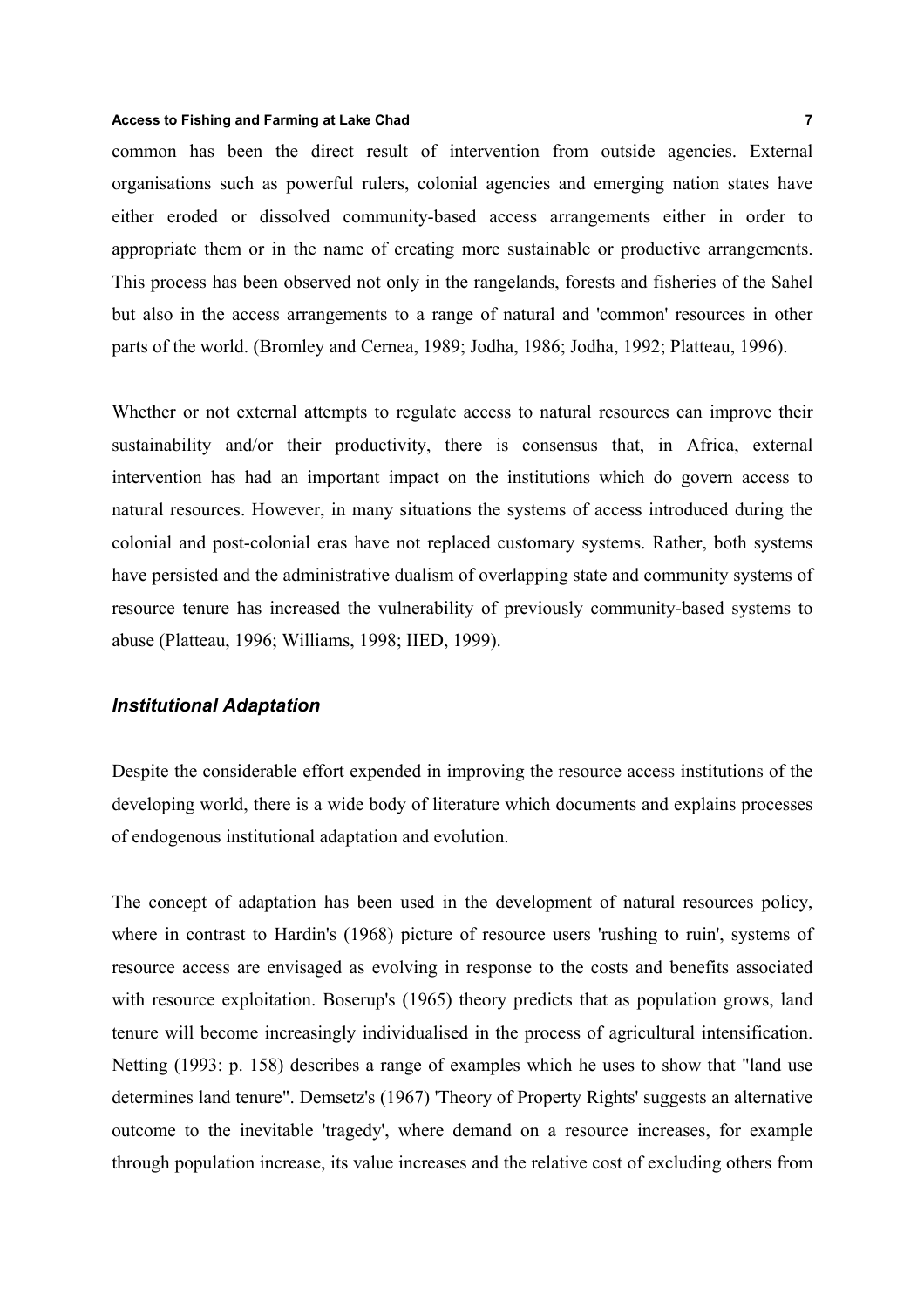its use decreases. It becomes worthwhile for producers to develop their own systems of regulating access to the resource (Demsetz, 1967). Hayami and Ruttan's (1985) 'Theory of Institutional Innovation' points to the role which technology may play in the balance between the costs and benefits of exclusion. They give the example of barbed wire in North America, which significantly lowered the cost of enclosing rangeland.

Wade's (1988) differs from other theories of property rights, in that neither environmental tragedy nor increasing exclusion is inevitable, rather common property can be the end result of institutional adaptation. He describes how systems of property rights develop in response to risk where the costs of privatisation and exclusion are high and the benefits uncertain. A fundamental difference in this approach is that it allows for the individual and community interests to coincide. Runge (1981; 1984), Ostrom (1990), Quiqqin (1993) and others have also identified circumstances where communal forms of property are economically efficient and have been successful in avoiding environmental 'tragedies'.

There are many examples which show how resource users can and do adapt systems of access to natural resources where it is in their interests to do so<sup>ii</sup>. These have validated the adoption of community based approaches by both national and international development agencies which have both advocated and sponsored a range of local-level resource management initiatives, or 'community based sustainable development' around the world (Leach et al., 1997a). There have been several such initiatives in the Sahel<sup>iii</sup>. However, the outcomes of such processes vary as widely as the natural resources and resource users themselves (Toulmin, 1991; Painter et al., 1994; Brinkerhoff, 1995; Leach et al., 1997a). They have, however, often fallen short of expectations and their experiences do not point to widely or easily applicable policy measures (Western et al., 1994; Leach et al, 1997a).

### *Institutional manipulation*

In contrast to models of institutional adaptation, North (1990) considers the process of institutional evolution as a determinant, rather than a result of economic development. He describes how underdevelopment can be attributed to the operation of socially inefficient institutions: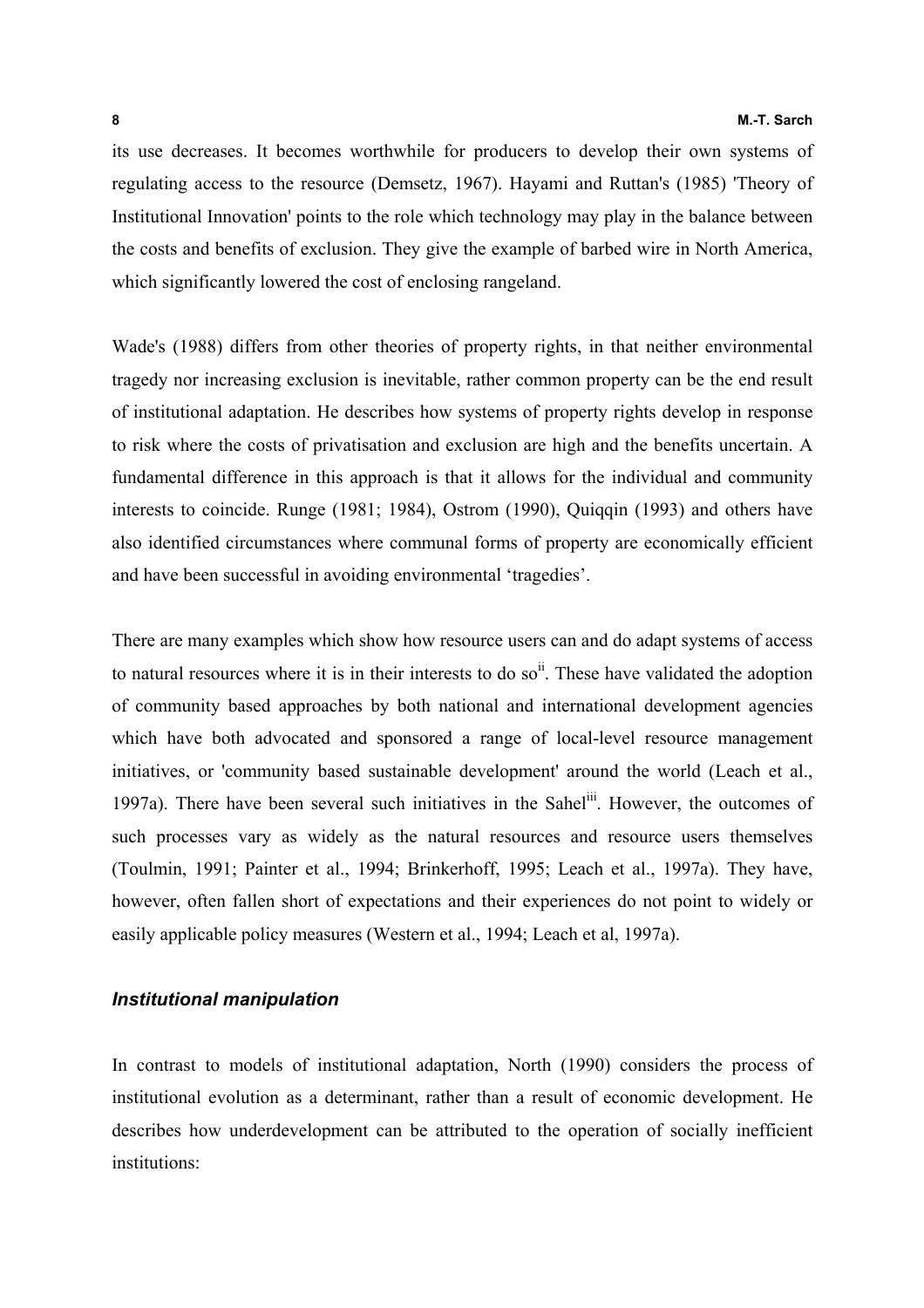" ...activities that promote redistributive rather than productive activity, that create monopolies rather than competitive conditions, and that restrict opportunities rather than expand them...seldom induce the investment in education that increases productivity. The organisations that develop in this institutional framework will ...[make] the society even more unproductive and the basic institutional structure even less conducive to productive activity." (North, 1990: p. 9)

North (1990) argues that rather than to be socially efficient, institutions are created to "serve the interests of those with the bargaining power to devise new rules". More specifically, Leach et al. (1997b: p. 4) argue that the assumptions of distinct and consensual communities and of relatively stable local environments, which are fundamental to most community-based resource management initiatives, are incorrect. They suggest that the failure of such initiatives can be attributed to these assumptions and propose an "Environmental Entitlements Framework" in which co-users of natural resources use their varying rights and resources to negotiate for different levels of access (Leach et al, 1997b). The processes of codifying 'native' arrangements for access to land which Berry (1993) examined in former British colonies fit this framework well. She describes how this process generated a blizzard of claims and counterclaims and placed enormous power in the hands of those with contacts in the British Administration. Both North's (1990) and the environmental entitlements approach point to the crucial role of power relations in shaping the institutions that determine the use and management of natural resources. Although the community-level focus on resource users remains valid, consensus and co-operation between them cannot be assumed.

### **Lake Chad**

The Lake Chad basin covers a large part of central Africa. The lake itself lies at the southeast extreme of the Sahara Desert and traverses the Saharan, Sahel and Sudan-Savannah agro-climatic zones. Although rainfall is low and variable in these zones, it has little impact on the volume of the lake which is "an accumulator of positive departures from the mean Chari/Logone discharge, rising in response to runs of wet years, falling with successive years of drought" (Grove, 1985: p. 146). Water from the Chari/Logone rivers flows into the lake at its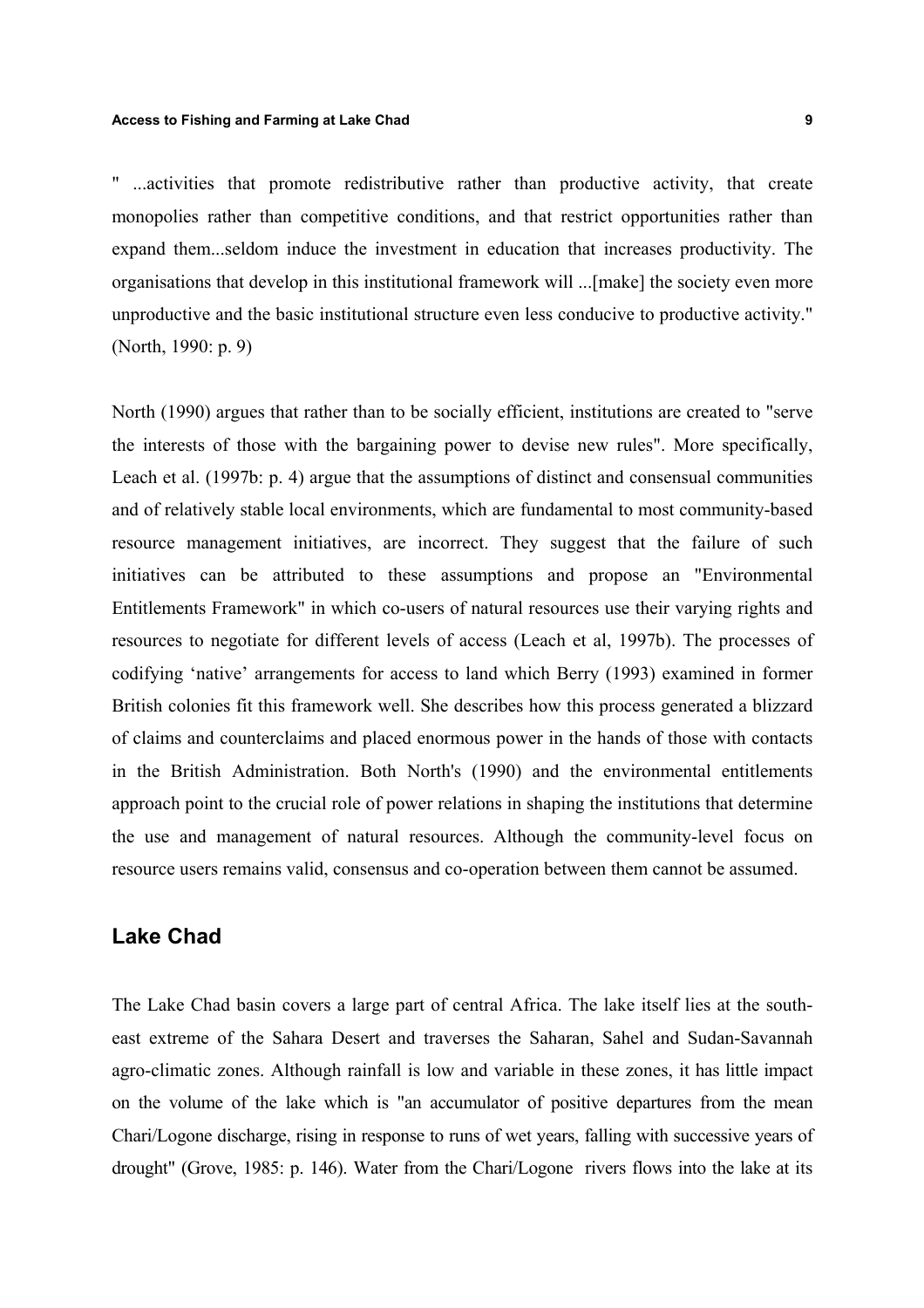southern extreme and flows northwards and outwards encouraged by the lake's gradient and prevailing winds. This inflow peaks in October/November following the end of the rains in the southern catchment area and reaches a minimum in May/June at the start of the next year's rains. These flood waters take between one and two months to reach the Nigerian shore where water levels peak in January and reach their minimum in July (Olivry *et al*., 1996).

In the past 25 years, annual rainfall in much of the catchment area has been reduced and the surface area of the Lake has varied considerably both on an intra and interannual basis (Sarch and Birkett, 2000). Three main ecological zones of the lake remain: firstly, the perennial areas of open water close to the inflowing waters of the Chari; secondly, the archipelago zones where water surrounds the dunes along north east coast of the lake; and thirdly, the swamps in the southwest which are seasonally inundated (Lemoalle, 1991). Although the limits of each of these zones are determined by the lake's level, the map in Figure 1 indicates the approximate location of these zones and the study area in the swamps of the Nigerian shore.

The western shore of Lake Chad has been under the jurisdiction of Borno since the end of the fourteenth century. Borno State is currently one of 36 states in the Federal Republic of Nigeria. Although the administrative status of Borno itself has varied, it has been dominated by the Kanuri ethnic group for most of its existence. (McEvedy, 1995). Migration during the latter part of the millennium has brought Shuwa Arabs from the east and Fulani pastoralists from the west. Recent settlers on the lake shore include Hausa families from across northern Nigeria who were attracted by fishing opportunities at the lake during the 1970s (Meeren, 1980; Neiland and Verinumbe, 1990). Although certain ethnic groups have particular traditions, e.g. the fishing traditions of the Hausa, households from a variety of ethnic groups fish, farm and/or herd cattle (Harris, 1942). This paper focuses primarily on the communities who have settled on the southwest lake shore. They include mainly Kanuri and Hausa households but also smaller numbers of Fulani, Shuwa and Yedina.

The Kanuri hegemony of Borno was named the 'Native Administration' by the British colonists (and is called the 'traditional administration' in this paper) who collaborated with them to develop their system of taxing the rural population (Temple, 1919). This had been based on a system of fiefs, either territorial or by association (by trade for example), allocated by the *Shehu*,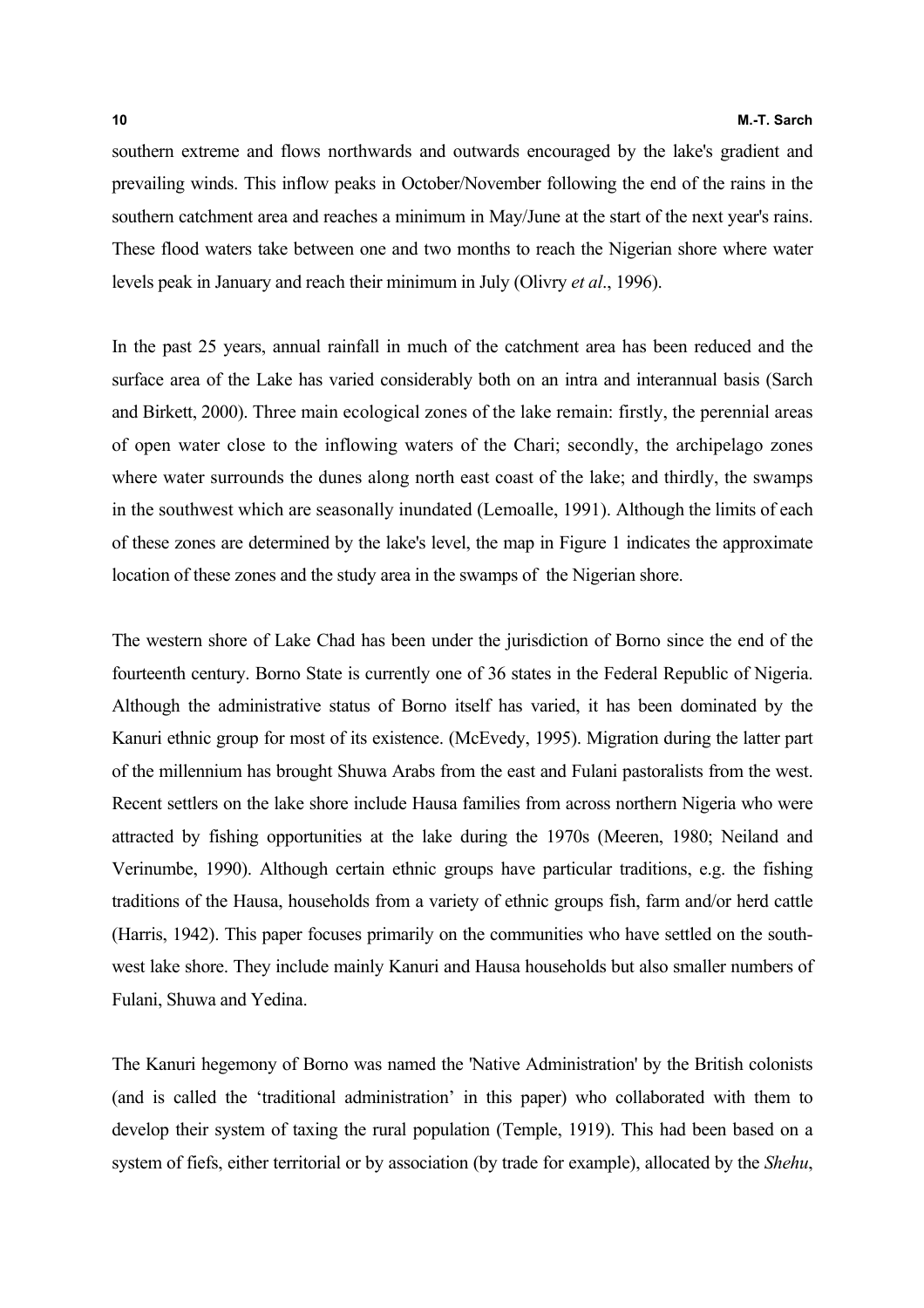the suzerain, to either members of his family, favoured courtiers, or to high ranking slaves. Under this system, the population were obliged to pay a variety of taxes to the fiefholder who administrated the fief through a tax collector, a *Chima*, and a hierarchy of village heads, *Lawans* or *Bulamas* (Brenner, 1973). Brenner (1973: p. 112) describes how mutual interest was the primary justification for these administrative links:

"Barring drought or other causes of crop failure the peasantry could support itself without the aid of the state, which in any case did little to plan against possible famine. But the protection which the ruling classes provided was crucial, for without it a village might be the constant target of slave raids and looting forays."

Under the colonial system of taxation, the *Shehu* nominated District Heads, *Ajia*, who were responsible for collecting tax from the various regions throughout Borno. The *Ajia* delegated this task to sub-district heads, *Lawans*, who usually delegated to local agents known as *Bulama*, all of whom were expected to channel revenues upwards to the *Shehu*. Initially, in 1905/6 when this system was set up, the Shehu was required to pass half his receipts to the British (Palmer, 1929).

Since Nigerian independence in 1960, a modern government has operated in parallel with the traditional administration and consists of three tiers: Local, State and Federal. Although State and Local Governments can and do raise their own revenue, they mostly rely on Federal Government allocations. In contrast, the traditional administration raises most of its revenue at a local level predominantly by taxing the rural population.

There are five Local Government Areas (LGAs) which are adjacent to the Nigerian shore of Lake Chad. Although LGAs have a fishing and agriculture remit, the level of involvement in fishing and/or farming varies between each LGA. The study region includes the middle three, Kukawa, Mongonu and Marte.

The Borno State Government has a minimal involvement in the administration of the Lake and its immediate vicinity. This is partly due to international tensions. Outbreaks of armed clashes and rebel activity on islands in the lake have persisted since the 1970s and are largely associated with the succession of civil wars in the Republic of Chad. A multi-national 'Joint Patrol' has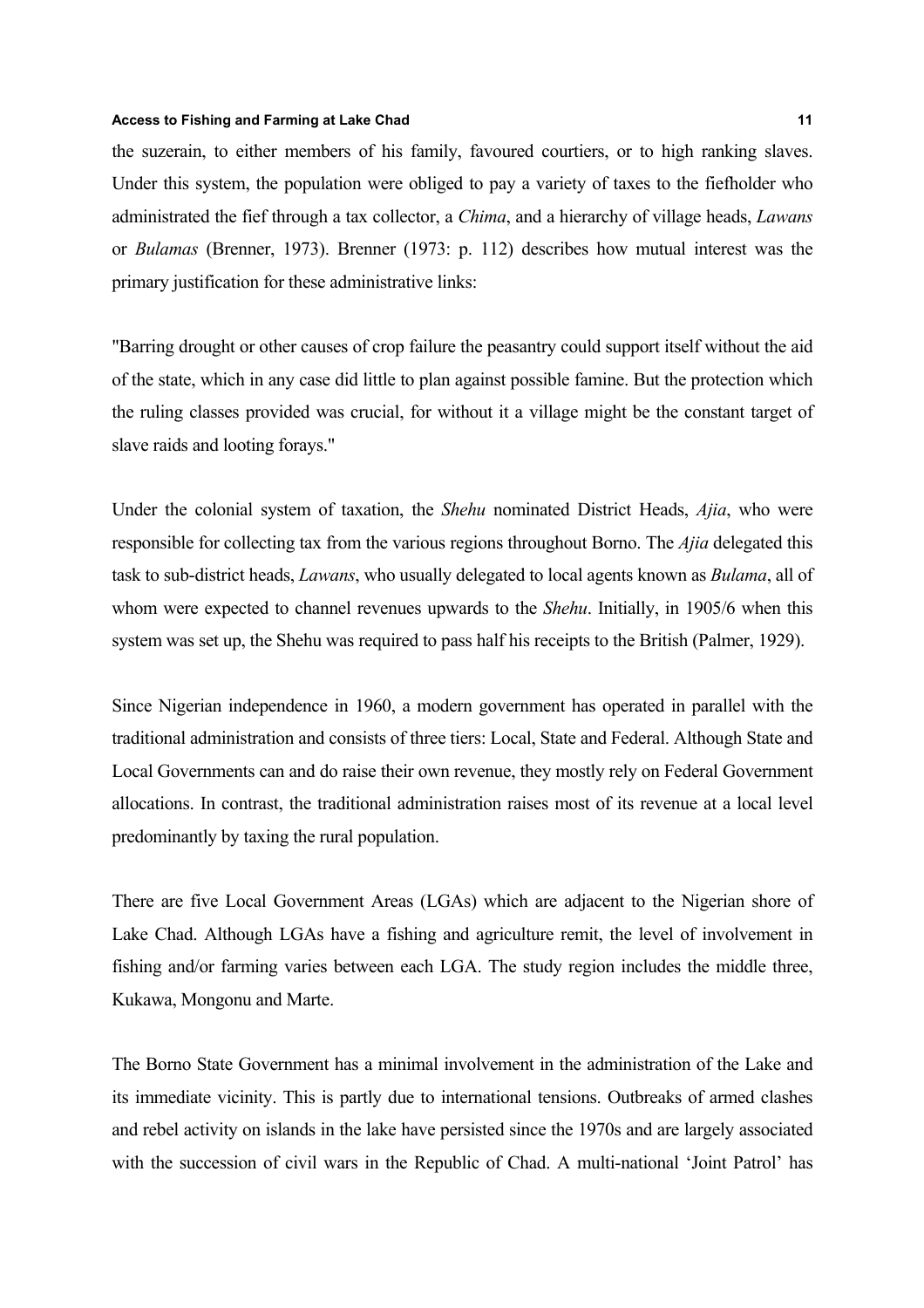been created in response to these outbreaks and has been monitoring the lake and prevent further violence. Along the western shore of the Lake, the Nigerian Army dominates the Joint Patrol.

Despite huge investments in irrigation (and smaller investments in fisheries) during the 1970s, development initiatives have achieved little lasting change at Lake Chad (Azeza, 1976; Kolawole, 1986; Hutchinson *et al*., 1992; Sarch, 1999). Although linked to the Nigerian economy through the market for their produce, the households making their living on the Nigerian shores of Lake Chad are remote, both geographically and politically, from Nigerian policy makers. The villages in which this study was based have hardly been acknowledged by Federal Government. They have received negligible public investment in their welfare: most wells are hand dug; education is restricted to Koranic schooling for boys; medical facilities are only available in the large towns; and the security services usually monitor only transport nodes. The villages are reached either on unmarked tracks on the lake bed, or via channels in the swamp vegetation.

### *Research at Lake Chad*

Fishing and farming livelihoods have been anlaysed using household survey data collected in 1993 and the findings of participatory research conducted with four communities on the lake shore during 1995. These exercises were undertaken as part of the British Government fisheries research project and the research techniques used are outlined below (Neiland and Sarch, 1993). The subsequent livelihood analysis examined these data in the wider context of the environmental fluctuations, socio-economic development and institutional changes described above.

The 1993 household survey aimed to gauge the relative importance of different sources of income to the communities living on the lake shore. A 1.8 per cent sample of the heads of an estimated population of 25000 sedentary households living on the south-west shore were interviewed in 1993. The study area included the eight sub-districts from Baga southwards along the lake shore whose heads, or *Lawans,* estimated the population of the lake shore villages from their knowledge of the taxes collected from these villages (see Figure 1). Previous analyses of the survey findings revealed that many of these households were small, young and had arrived at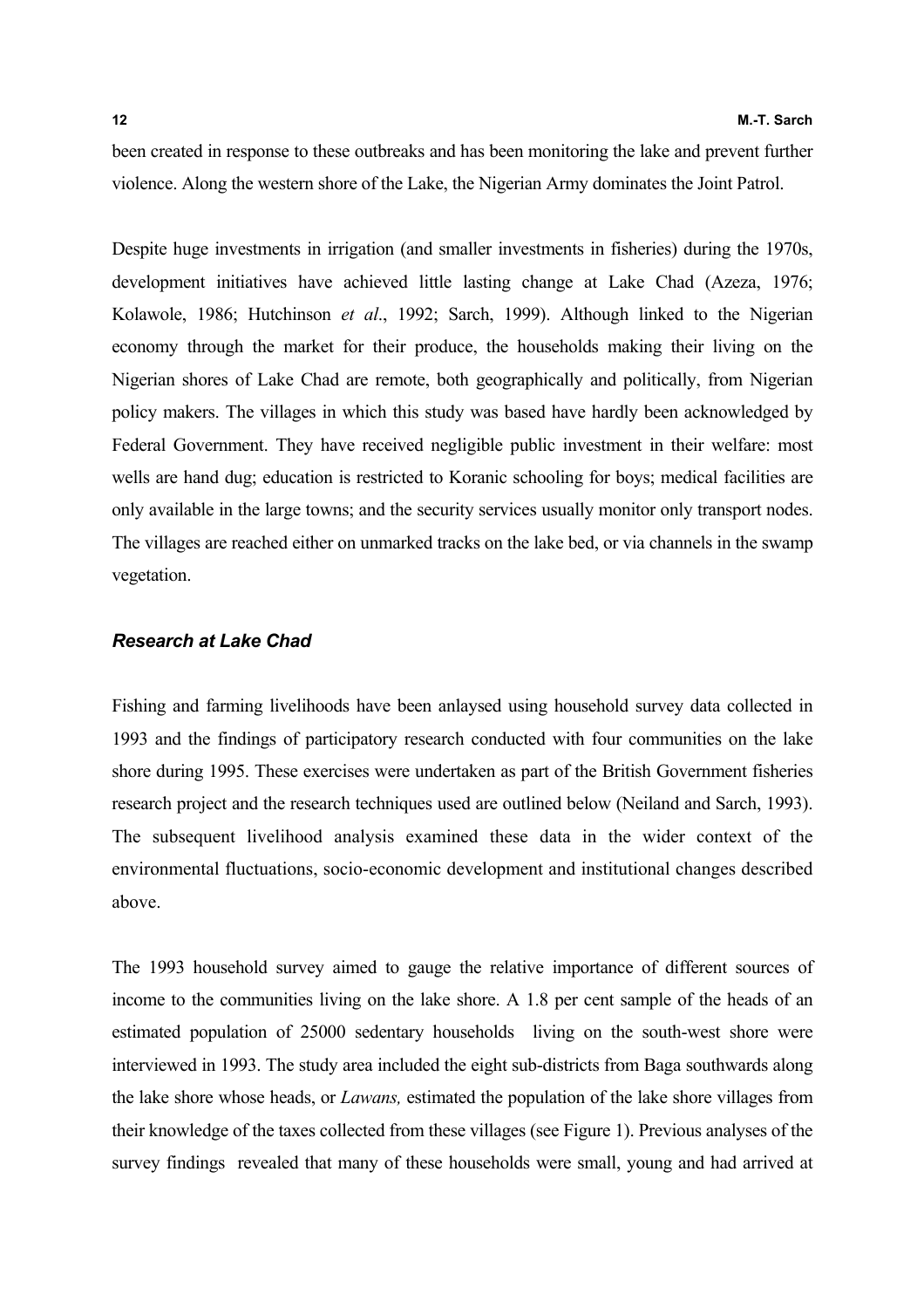their current location recently (Sarch, 1996; 1997). The majority (59 per cent) earned threequarters of their income from farming, a significant proportion (36 per cent) earned income from a combination of fishing and farming and few (five per cent) households relied entirely on fishing income.

Unlike the systems described in many text books, the farming systems at Lake Chad are not readily assessed as 'shifting, 'semi-permanent' or 'permanent'; or extensive or intensive (Sarch, 1999). Farming systems in the study area have been developed to exploit the seasonal flooding of the lake shore (Sarch and Birkett, 2000). In key respects the farming techniques used are extensive: farmers rely on 'new' land to maintain fertility levels and labour is an important constraint to production; whereas in other respects, farming systems are intensive, three or more crops are often relayed within the season and although largely unmechanised, production is commercialised, with high levels of cash inputs and crop sales. In 1993, the value of farm sales represented over three-quarters of mean household output in the study region.

Similarly, the fishing systems on the lake shore have been developed to exploit seasonal flooding (*Ibid*.). Although estimates of fish production from the lake vary and the exact roles of the lake's contraction and the exploitation of fish stocks in this decline are difficult to ascertain, at least part of the reduction in production over recent decades is accounted for by the contraction of the lake (Stauch, 1977; Olivry et al., 1996)<sup>iv</sup>. Following this contraction, the *dumba* method of fishing has become increasingly popular. A *dumba* is a row of fish traps which are placed across a channel of receding lake water. The traps are linked by small meshed netting which forces the fish in the retreating flood water into the traps. The *dumba* is especially effective as fish retreating with the receding flood cannot escape them, and they do not need to be baited.

The investigation of systems of access to farmland and to fishing rights in the study area was based on the findings of participatory appraisals conducted in four case-study villages in the study area during 1995. The appraisals were designed to understand the institutional channels of resource access, their context and evolution, and to enable contrasts and comparisons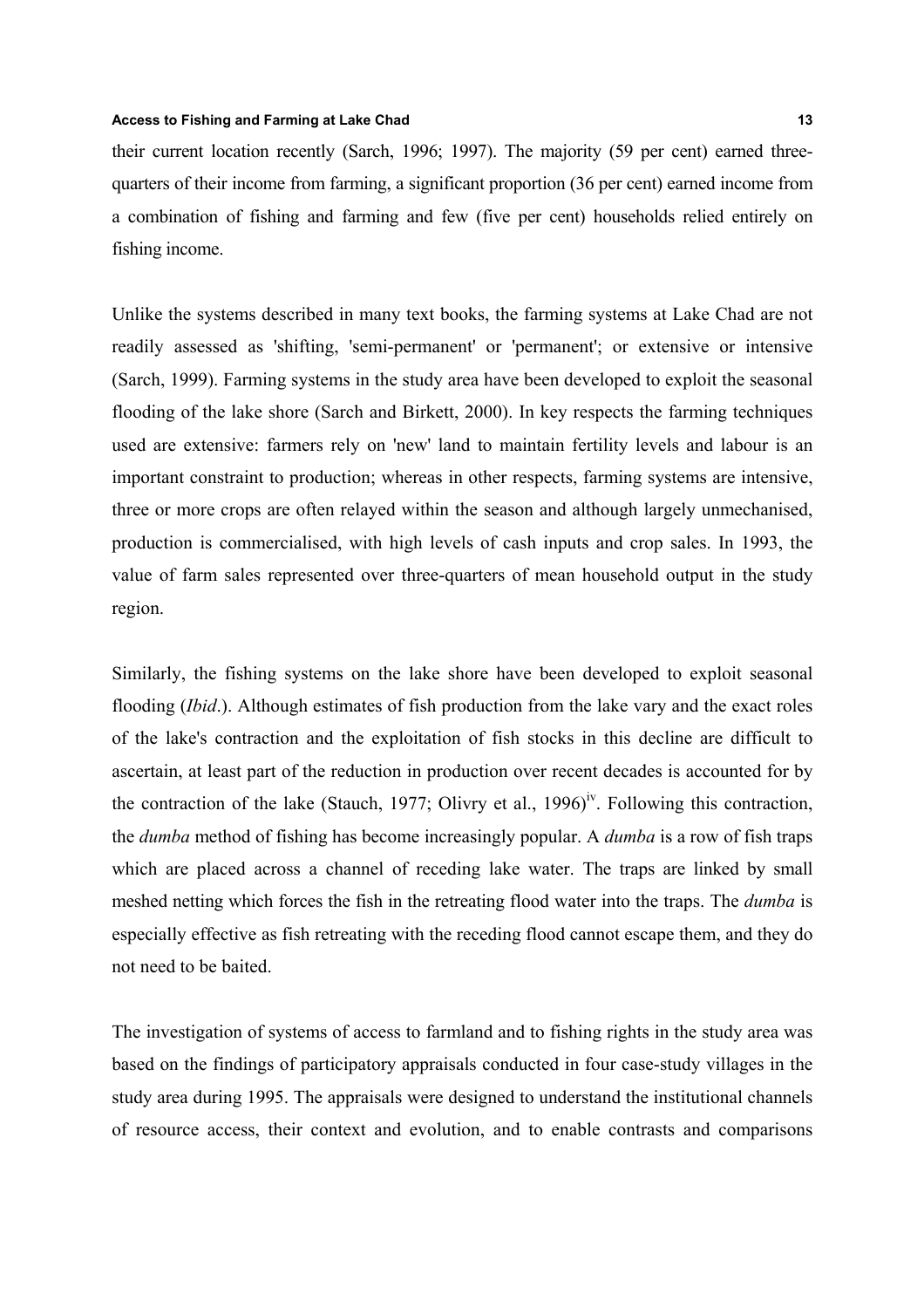between them. The further stages of the investigation used predominantly secondary sources to examine access institutions at the district, regional, and national levels.

# **Resource access institutions at Lake Chad**

The results of this investigation are presented in this section. Systems of access to farmland are considered first and exclusive access to fishing rights is considered next. Analysis of secondary sources at national and regional level have been used to explain the evolution of the *de jure* or theoretical, systems of access and this is contrasted with what was learned at a village and district level about how access to farmland and fishing rights operates in practice.

#### *Access to farmland in theory*

Under the provisions of the 1978 Land Use Decree, all land in Nigeria was nationalised: "All land comprised in the territory of each State in the Federation are hereby vested in the Military Governor of that State and such land shall be held in trust and administered for the use of common benefit of all Nigerians." (cited in Uchendu, 1979: p. 69).

In theory this decree removed land from the trusteeship of families, communities and community leaders and replaced them by the State Governor; it also restricted individual interests in land to one of occupancy "...and [to] the sole right to and absolute possession of all the improvements on the land." (Ibid.: p.70). The decree vested the management and control of all non-urban land in Local Government. Individuals utilising non-urban land are assigned rights of customary occupancy which may be certified by Local Government. Local Government may also grant rights of occupancy to up to 500 hectares to an individual or organisation for agricultural purposes. As there are few 'urban' centres at Lake Chad, most of the land in the Nigerian Sector comes under the jurisdiction of the Local Governments adjacent to the Lake.

Mortimore (1997) envisages the 1978 Decree as the most recent formulation of the rights taken in the Fulani conquest of northern Nigeria in the early nineteenth century. Although not conquered by the Fulani, the system of administration operated by the Kanuri aristocracy in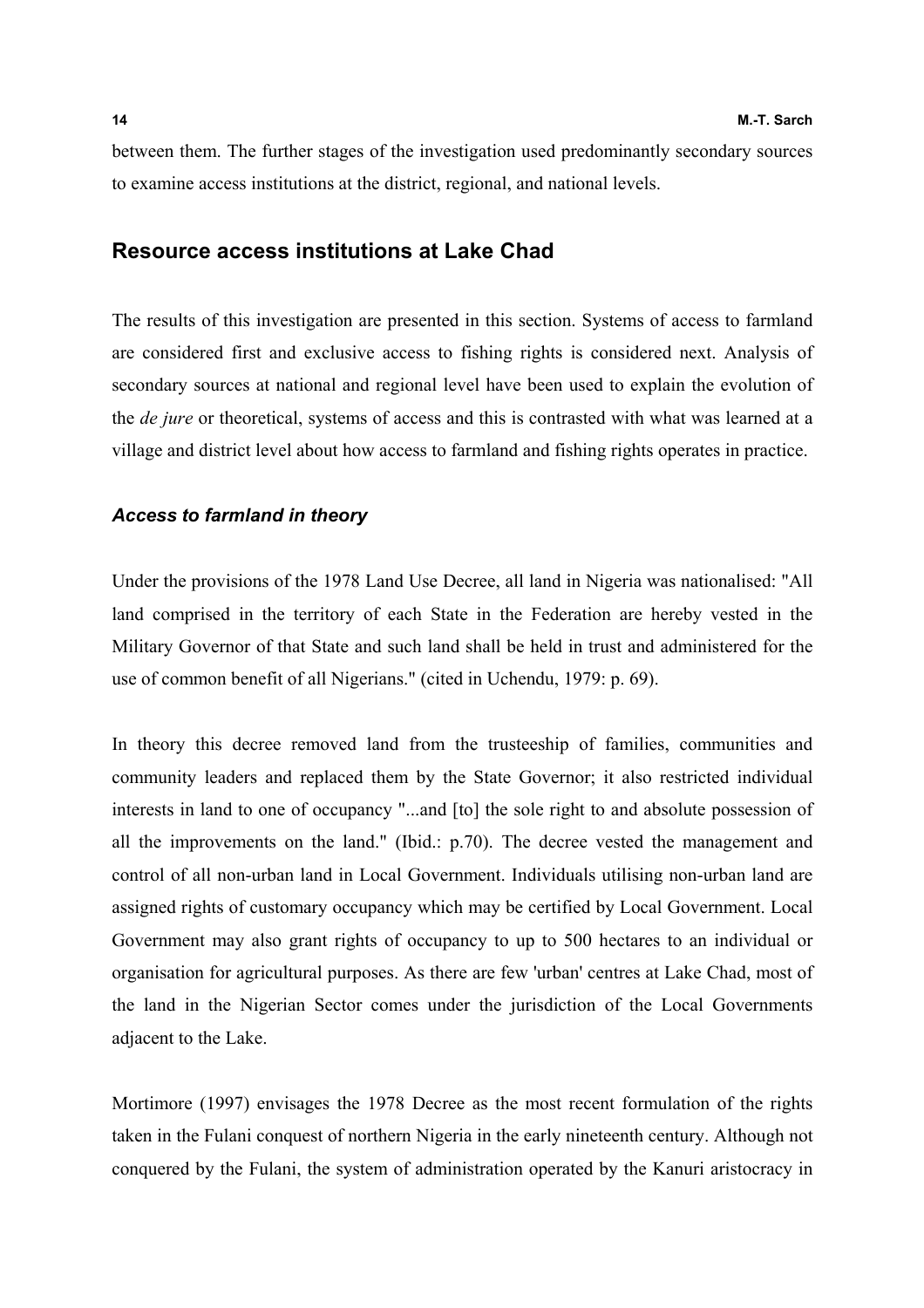Borno was not unlike the system of Maliki law imposed by the Fulani, in that it was also based on Islamic law (Palmer, 1929; Brenner, 1973). The rights in land associated with both systems were transferred to the British following their conquest and in 1908, "all lands in the Northern Provinces" were declared by Ordinance to be held in trust by the Governor for the people (Hill, 1972: p. 240).

#### *Access to farmland in practice*

In practice, the Kanuri aristocracy has retained almost total autonomy in allocating the land on the shores of Lake Chad. Apart from land acquired by the Federally sponsored South Chad Irrigation Project (SCIP) in 1973, farmland is allocated in much the same way as before the 1978 Decree. Currently, *Bulamas* act as ward or hamlet heads, they allocate land and collect taxes under the jurisdiction of the local *Lawan*, also known as a sub-district head. In addition to the revenue received from *Bulamas*, *Lawans* may also receive dues of various kinds from representatives who receive taxes from non-village sources, such as pastoralists and fishers. These tax bases parallel the territorial and associational fiefs granted by the *Shehu* in the pre-colonial era. Currently, *Lawans* are obliged to channel their tax revenues to Local Go[v](#page-33-4)ernment<sup>v</sup>. In practice, however, where *Lawans* do pass on a proportion of their revenue, this is to the *'Ajia'*, or the District Head.

Although this system has evolved since Nigerian independence, it is similar in to the system which operated before colonisation. It differs, however, in an important respect. Whereas in the past the system was balanced by the need to defend itself - the aristocracy depended on the peasantry to replenish their armies and in return the peasantry were protected from the slave raids of hostile neighbours, when the British colonised Borno and undertook its defence, taxation and protection were divorced. The current state and local Governments receive little, if anything, from land taxation (see for example, the report of the Borno State Local Revenue Committee, 1982). The Joint Patrol receives nothing from these taxes either. It is funded, officially, by Federal Government and, unofficially, by the charges which its officers levy on movement around the lake basin.

Table 1 Access to farmland in four case study villages on the Nigerian Shore of Lake Chad.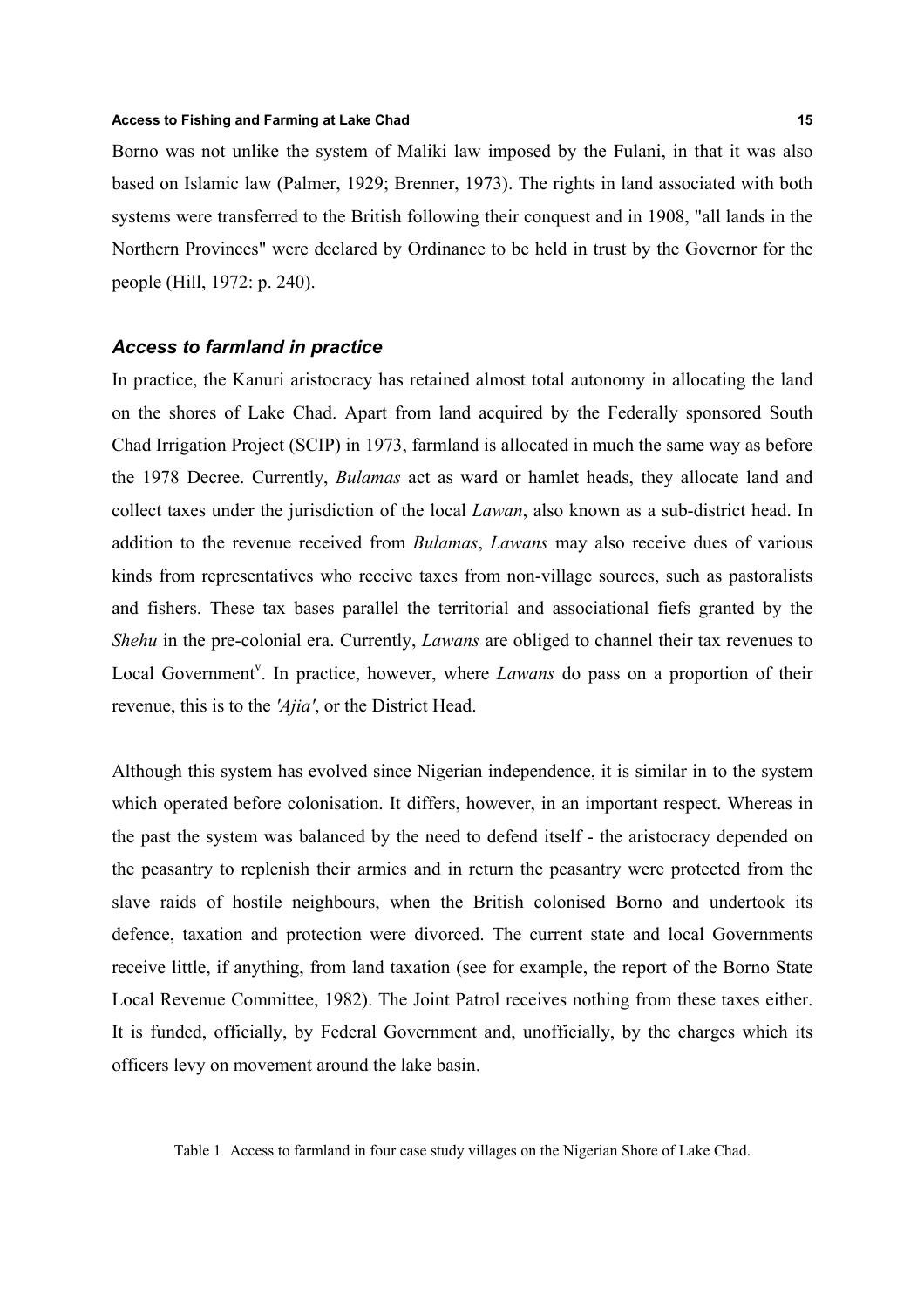| 16                   |                                                                |                                                                              |                                |                            |                                                                                              | M.-T. Sarch                                                                                                                                             |
|----------------------|----------------------------------------------------------------|------------------------------------------------------------------------------|--------------------------------|----------------------------|----------------------------------------------------------------------------------------------|---------------------------------------------------------------------------------------------------------------------------------------------------------|
| Village              | Land allocated by                                              | Taxes<br>handled by                                                          | Taxes passed to                | Year<br>farming<br>started | Major<br>Changes                                                                             | Conflicts                                                                                                                                               |
| Dabar Shata<br>Kwata | Bulama of<br>neighbouring Dabar<br>Shata Gari                  | Bulama of<br>Dabar Shata<br>Gari                                             | The Lawan of<br>Baga           | 1981                       | None                                                                                         | Initially, with<br>Bulama of<br>Dabar Shata<br>Gari over right<br>to allocate<br>land                                                                   |
| Kwatan<br>Dawashi    | The <i>Bulama</i>                                              | The<br>Bulama's<br>assistants are<br>overseen by<br>the Lawan's<br>assistant | The <i>Lawan</i> of<br>Dogoshi | 1984                       | None                                                                                         | Periodically,<br>between<br>villagers and<br>Fulani herders<br>over access to<br>lake water<br>over farming<br>land.                                    |
| Sabon<br>Tumbu       | One of three Bulamas<br>representing the main<br>ethnic groups | The<br>Bulamas'<br>assistants are<br>overseen by<br>the Lawan's<br>assistant | The <i>Lawan</i> of<br>Baidari | 1985                       | None                                                                                         | Recently,<br>between<br>transhumant<br>farmers and<br>Fulani<br>pastoralists;<br>and<br>periodically<br>within Hausa<br>community<br>over<br>Bulamaship |
| Tumbun<br>Naira      | The 'acting' Bulama                                            | The<br>Bulama's<br>brothers and<br>the <i>Bulama</i>                         | The Lawan of<br>Mintar         | 1984                       | Village<br>flooded and<br>abandoned<br>in 1994,<br>few had<br>returned to<br>farm in<br>1995 | None                                                                                                                                                    |

(Source: Key interviews and group discussions during the participatory rural appraisals of the four case-study villages in 1995)

Details of the land access arrangements in four case study villages are provided in Table 1. The table shows that the arrangements for allocating the land have changed little since the settlement of each of the villages. Although the first settlers did not need to request land to farm, local aristocrats were quick to claim their taxation rights and especially so where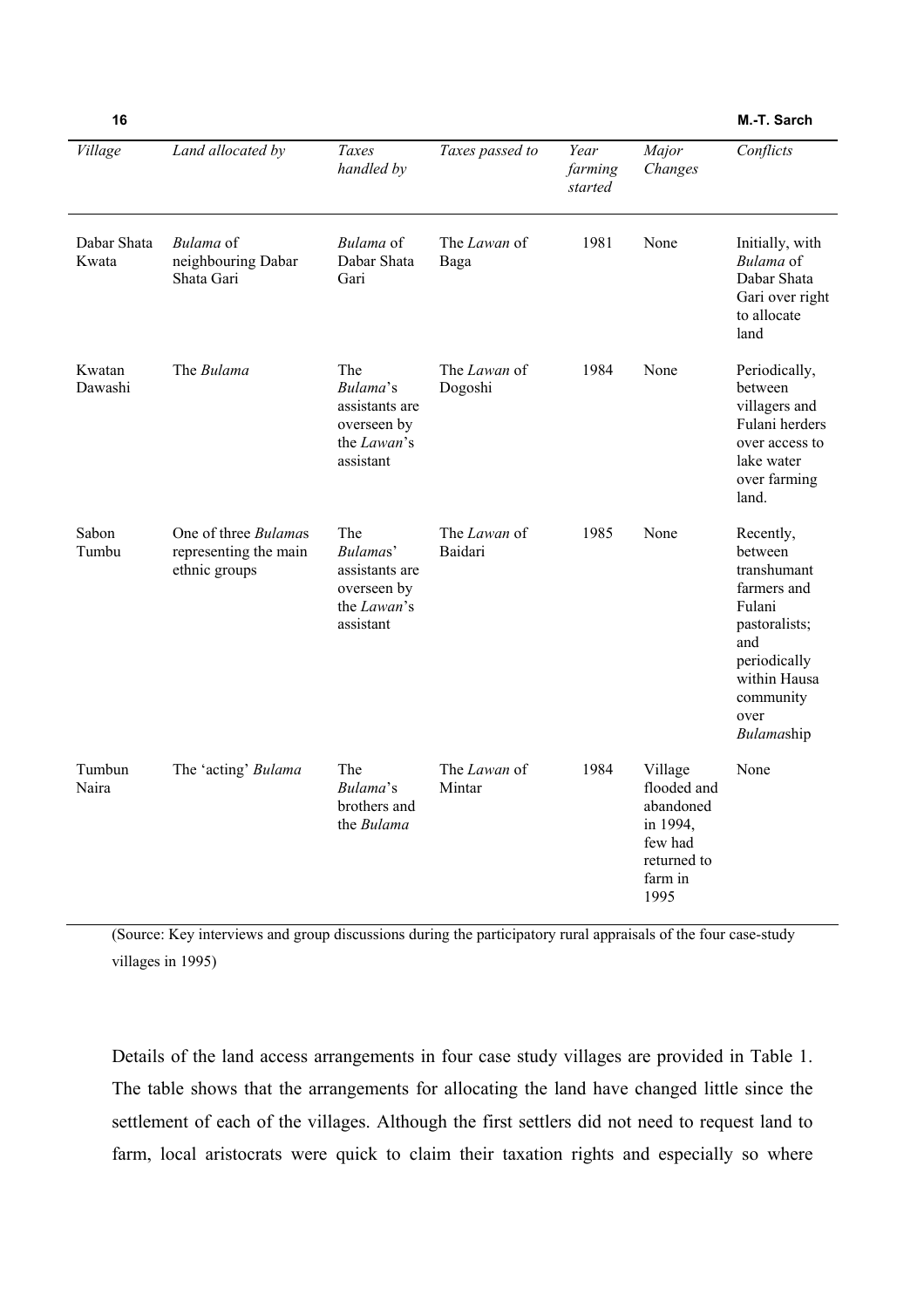disputes over land have arisen. In most cases, the local *Lawan*, nearly always a Kanuri, asked the community to nominate a *Bulama* through whom they should channel their annual taxes. In return the *Bulama* was given the *Lawan's* authority to allocate residential and farmland and to settle disputes within his community. Disputes over the right to allocate farmland, such as that between the *Bulamas* of Daba Shata Kwata and Dabar Shata Gari, are usually settled in the favour of the Kanuri community where there is an option. In the case of Sabon Tumbu, similar disputes within the Hausa community have been settled in favour of the candidate with the ability to deliver the largest tax payment to the *Lawan*.

The size of the tax payments made to the *Lawan* is subject to annual negotiations: the *Bulama* must satisfy both the *Lawan*, on whose authority his position depends, and his community on whose support he relies. If taxes are too high or too low, he risks alienating one or the other. Although taxes are never welcome, they were not unexpected by settlers, since many of the lake floor farmers had come from home regions where similar systems had operated in the past.

### *Access to fishing rights in theory*

No national legislation regarding the licensing or regulation of inland fisheries was enacted until the Inland Fisheries Decree of 1992. The decree charged the Commissioner for Agriculture in each state with the responsibility for licensing and regulating inland fishing. Certain regulations on gear are introduced in the decree and there is provision for the creation of further regulations at Federal level. Nonetheless, there remains no provision in the law for the ownership of water bodies. Rather, through assigning responsibilities to license and control inland fishing within each state to the Commissioner for Agriculture, it implies he is the trustee of the inland water bodies of each state (Inland Fisheries Decree 1992, Supplement to the Official Gazette Extraordinary No 75, vol. 79, 31st December 1992). Notwithstanding this, each LGA also has a remit for fishing which is usually the concern of a Department of Natural Resources (Madakan and Ladu, 1996).

Since the promulgation of the Federal Decree on Inland fisheries in 1992, the damming of inland water, and in effect - *dumbas*, has been prohibited: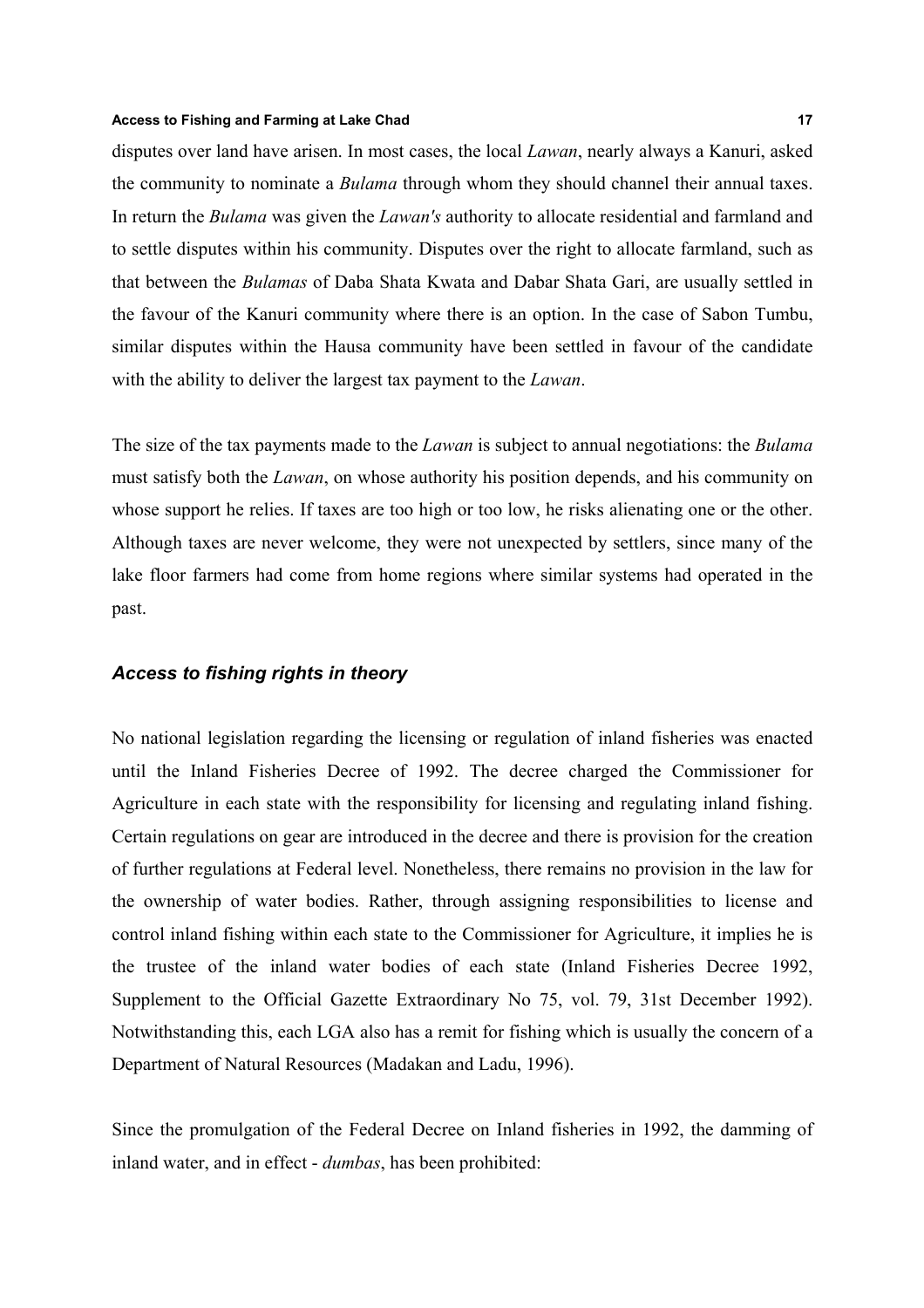"The appropriate authority shall regulate and control the building of dams, weirs or other fixed barriers or obstruction to ensure the free movement of fish, and where permission is granted to a person to build a dam, weir or other fixed barrier or obstruction, fish ladders shall be built to ensure free movement of fish.". (Inland Fisheries Decree 1992, Section 10  $[1]$ ).

The Lake Chad Basin Commission's Joint Regulations on Fauna and Flora also effectively prohibit *dumbas[vi](#page-33-5)*. The regulations specify that member states will take the necessary measures to prohibit "... dikes, dams or other obstacles which hinder or prevent the migration of fish" (see part B, aquatic fauna, article 6; cited in Moschetta, 1991).

### *Access to fishing rights in practice*

Both Federal and Local Government have attempted to manage fishing at Lake Chad. The LGAs in the study region endeavour to play an active role in regulating and taxing fishing in their areas. For example, in 1995 Mongono and Marte LGAs charged a 200 Naira license fee to fishers within their jurisdiction. However, compliance with measures such as these is limited by the lack of LGA resources and inability to their staff to reach the most productive fishing areas on the lake and enforce them. The Federal Fisheries Department has attempted to enforce the regulations of the 1992 Decree at Lake Chad through visits to the lakeside Local Government Areas and meetings to explain the stipulations of the 1992 Decree to LGA staff.

| Village              | <i>Restrictions</i><br>enforced | Taxes/Fees                                                                                       | Taxes/Fees passed | Year fishing<br>started | <b>Major Changes</b> | Conflicts |
|----------------------|---------------------------------|--------------------------------------------------------------------------------------------------|-------------------|-------------------------|----------------------|-----------|
| Dabar Shata<br>Kwata | None                            | The <i>Bulama</i><br>expects an<br>acknowledgeme<br>nt from fishers<br>staying in the<br>village | No further        | 1978                    | None                 | None      |
| Kwatan<br>Dawashi    | None                            | None                                                                                             | N/A               | 1980                    | None                 | None      |

Table 2 Access to rising flood fishing from four case study villages on the Nigerian Shore of Lake Chad.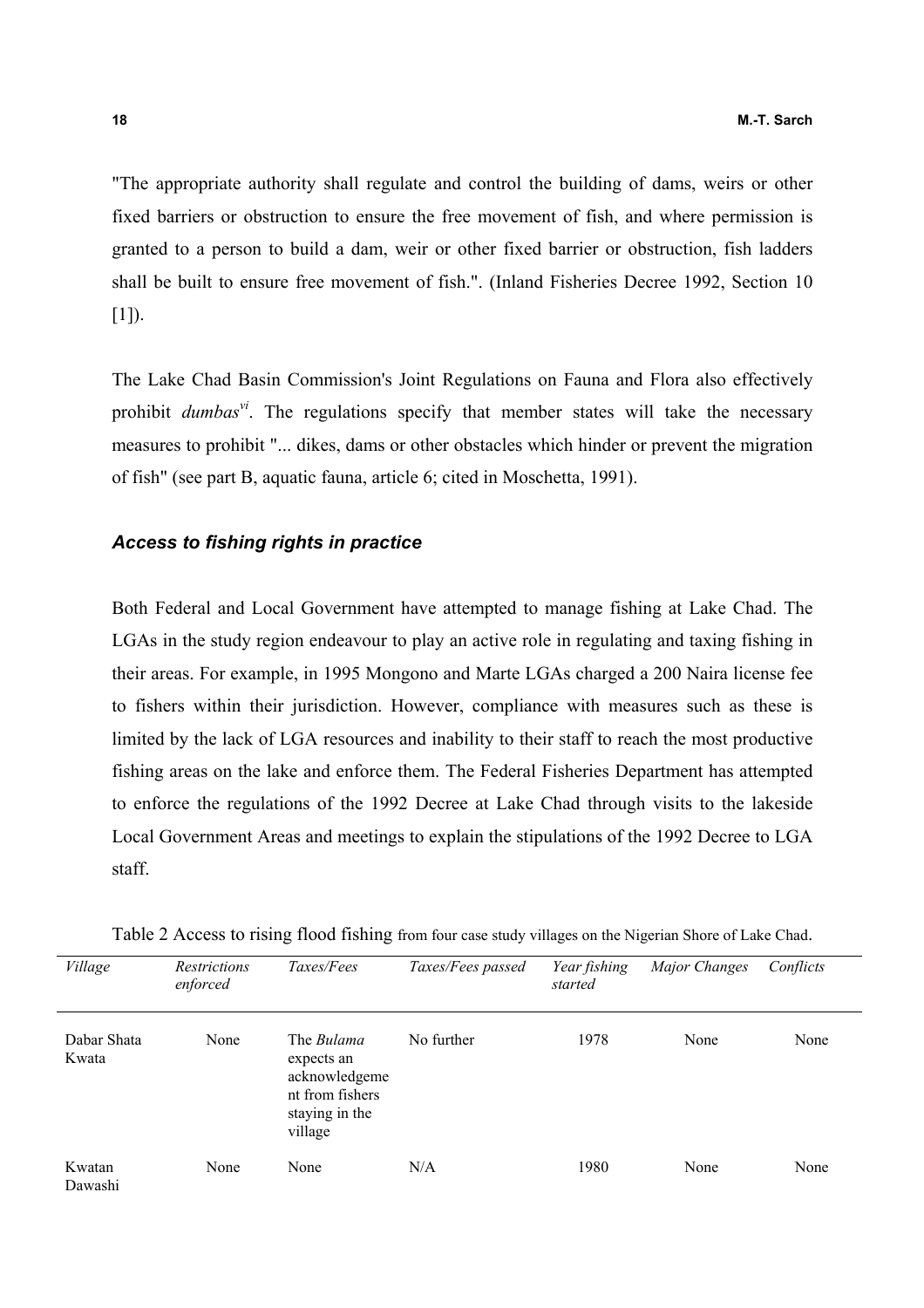| Sabon Tumbu  | None | Fee paid to one<br>of the three<br><i>Bulamas</i> | Used to meet tax<br>demands of <i>Lawan</i><br>of Baidari | 1985 | None | None |
|--------------|------|---------------------------------------------------|-----------------------------------------------------------|------|------|------|
| Tumbun Naira | None | None                                              | N/A                                                       | 1984 | None | None |

Source: Key interviews and group discussions during the participatory rural appraisals of the four case-study villages in 1995

# Table 3. Access to *Dumba* fishing during the receding flood from four case study villages on the

Nigerian Shore of Lake Chad

| Village              | <b>Restrictions</b><br>enforced                                                                                                       | Taxes/Fees                                                                                                                                                        | Taxes/Fees<br>passed to                                                                    | Dumba<br>fishing<br>started | <b>Major Changes</b>                                                                                                                                                                                                        | Conflicts                                                                                                                                                                 |
|----------------------|---------------------------------------------------------------------------------------------------------------------------------------|-------------------------------------------------------------------------------------------------------------------------------------------------------------------|--------------------------------------------------------------------------------------------|-----------------------------|-----------------------------------------------------------------------------------------------------------------------------------------------------------------------------------------------------------------------------|---------------------------------------------------------------------------------------------------------------------------------------------------------------------------|
| Dabar Shata<br>Kwata | Fishing at<br><i>dumba</i> sites<br>is restricted<br>and licences<br>sold.<br>Licences are<br>endorsed<br>and enforced<br>by the Army | Negotiated<br>through his<br>village-based<br>assistant and paid<br>in cash to<br>Lawan's<br>representative. A<br>further fee is also<br>paid to the Army         | The Lawan<br>of Baga                                                                       | 1989                        | In 1993, conflict<br>led to regulation<br>and licensing of<br>dumba site<br>allocation, which<br>had previously<br>been on a 'first-<br>come, first-served<br>basis'                                                        | <b>Bulama</b> involved<br>in dispute over<br>the <i>dumba</i><br>licence which he<br>paid for in 1995<br>and was<br>subsequently<br>ignored and<br>dumba rights<br>denied |
| Kwatan<br>Dawashi    | Fishing at<br>dumba sites<br>is restricted<br>and licences<br>sold.                                                                   | Fees negotiated<br>with and paid in<br>cash to the<br>Bulama who<br>issues a LGA<br>receipt                                                                       | Kukawa<br><b>LGA</b>                                                                       | 1989/<br>1990               | In 1994, Kukawa<br>LGA took over<br><i>dumba</i> licensing<br>revenues from<br>Lawan of<br>Dogoshi (and the<br>Army). Recent<br>enforcement of<br>1992 decree<br>challenges the<br>LGA taxation of<br>dumbas                | None mentioned                                                                                                                                                            |
| Sabon<br>Tumbu       | Fishing at<br>dumba sites<br>is restricted<br>and licences<br>sold.                                                                   | Negotiated<br>through one of the<br>three <i>Bulamas</i> .<br>Lawan's<br>representative<br>decides whether<br>to issue licence<br>and accepts<br>payment in cash. | A proportion<br>is passed to<br>the Lawan<br>of Baidari<br>(and on to<br>District<br>Head) | 1989                        | In 1994, Marte<br>LGA took over<br>direct allocation<br>and licensing of<br>dumbas and then<br>had to stop after<br>the enforcement<br>of the 1992<br>decree. The<br>system then<br>reverted back to<br>its current status. | None mentioned                                                                                                                                                            |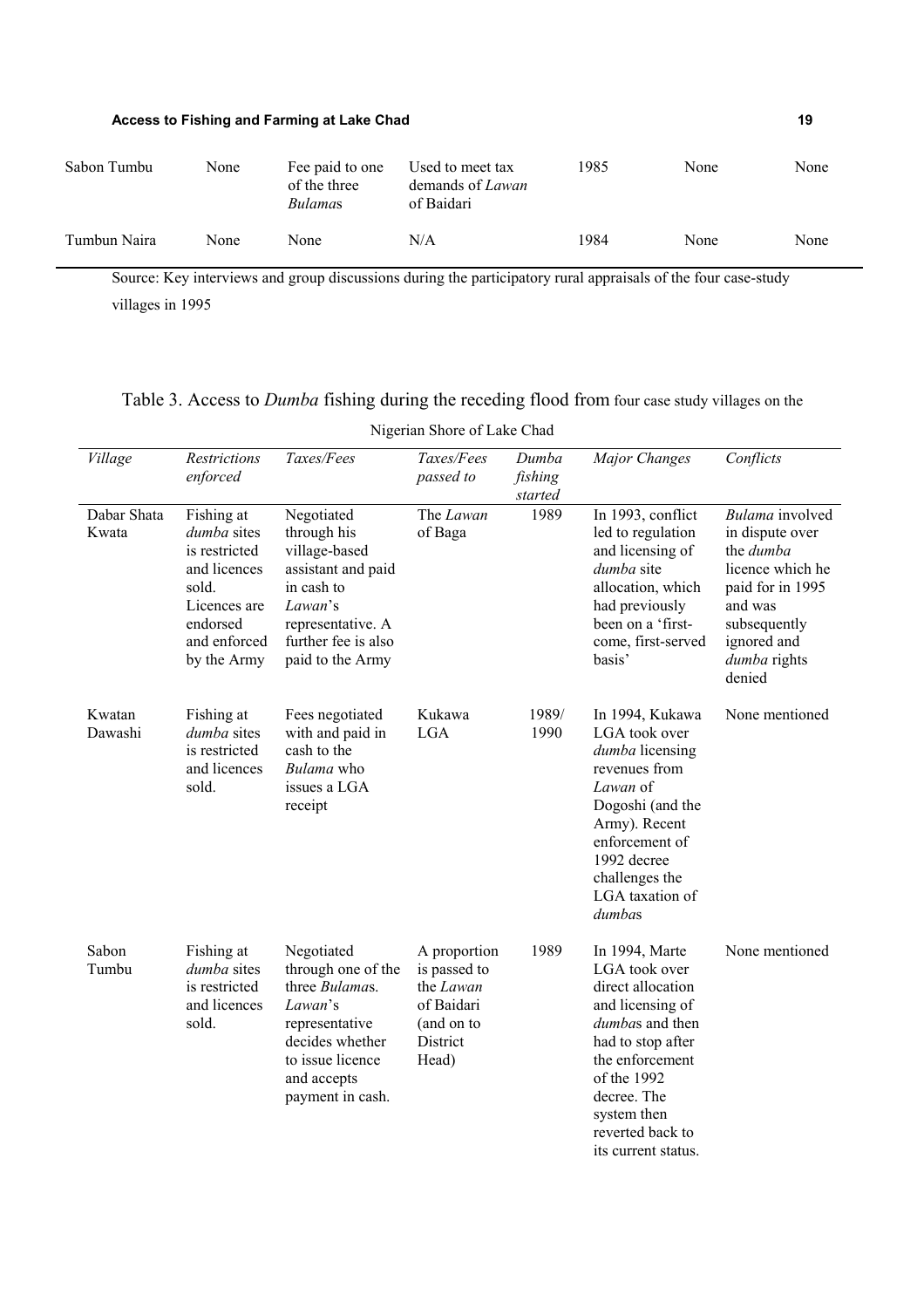| 20              |                                                                                                                                          |                                                                          |                                                                                    |      |                                                                                                                                                                                  | M.-T. Sarch    |
|-----------------|------------------------------------------------------------------------------------------------------------------------------------------|--------------------------------------------------------------------------|------------------------------------------------------------------------------------|------|----------------------------------------------------------------------------------------------------------------------------------------------------------------------------------|----------------|
| Tumbun<br>Naira | Fishing at<br><i>dumba</i> sites<br>is restricted<br>and sites are<br>allocated by<br>the acting<br><i>Bulama</i> for<br>an initial fee. | Taxes assessed in<br>relation to catches<br>and paid to acting<br>Bulama | A proportion<br>is passed to<br>Lawan of<br>Mintar (and<br>on to District<br>Head) | 1989 | The system of<br><i>dumba</i> regulation<br>had evolved by<br>1993. Mongonou<br>LGA considered<br>taking over<br><i>dumba</i> licensing,<br>but considered it<br>too problematic | None mentioned |

Source: Key interviews and group discussions during the participatory rural appraisals of the four case-study villages in 1995

In practice access to fishing at Lake Chad varies with the season (see Tables 2 and 3). Fishing during the rising flood is more or less open access. Anyone with the means to do so can fish the rising flood waters. Rising flood fishing does not require permission and is not charged for directly. There are, however, indirect costs, for example the discretionary charges imposed by the Joint Patrol<sup>vii</sup>. As the flood peaks and begins to subside, fishers have the option either to fish the area of open water remaining at the centre of the lake basin or to fish the pools and channels of residual flood water which remain around the villages of the study area (see Table 3). Access to these fishing grounds is restricted to those who pay for it, usually in advance.

The allocation and taxation of *dumba* sites has become an important focus of fisheries regulation since they were introduced in the 1980s. Since then, there has been considerable competition for suitable sites in which to locate *dumba*. Up until 1993, *dumbas* had been a source of conflict between *dumba* fishers and those down stream of them. In 1993, the conflict was resolved by a wealthy *Lawan*s, who agreed to issue a written license which could be checked and (the exclusive rights of the licensee) enforced by the Joint Patrol, i.e. the Army.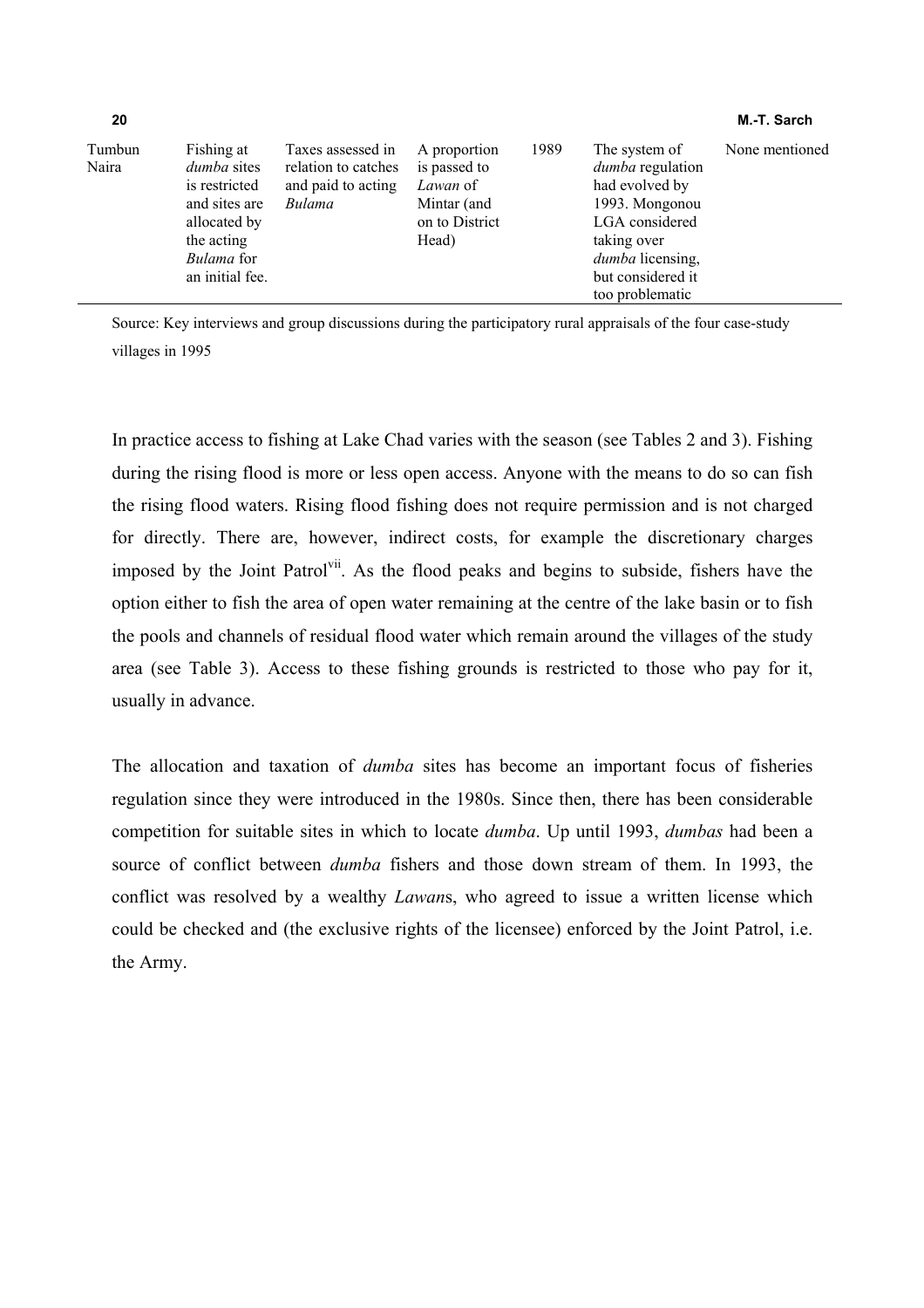Then in 1994, Kukawa and Marte Local Government Areas (LGAs) attempted to license and tax *dumba* and confusion developed over who had the right to license them. This was resolved when, in early 1995, Federal fisheries officers visited the LGAs and explained the regulations of the 1992 decree. These prohibit *dumba* and thus prevented LGAs from taxing them (see Table 2). Nonetheless, the use of *dumba* persists and the 'traditional' administration filled the void created by the withdrawal of Local Governments and expanded its authority over fishing, in particular over the allocation of *dumba*.

Although there was considerable variation in the systems of access to dumba which operated from each case study village, the profits to be made from *dumba* fishing were reflected in the ubiquitously high license fees which are charged for them. The exclusive rights to operate a dumba at a particular site were sold for as much as 10 000 Naira, or over US\$100 in 1995. Not surprisingly, the focus of access institutions has shifted away from other methods of recession fishing. In general, the exclusive rights to the fishing from a *dumba* site were sold for cash, in advance, on a seasonal basis. Purchasers of these could then sub-let these rights for various time periods during that season. *Dumba* sites are allocated by various agents of the local *Lawan*, although rarely the *Bulama*, with the objectives of revenue collection and conflict prevention. The second of these objectives is shared with the Joint Patrol whose officers also profit from their endorsement of the *dumba* licenses issued by certain *Lawans*.

# **Discussion and Conclusion**

Rather than evolving from communities themselves as a response to their production strategies, the system of access to farmland on the current Nigerian shore of Lake Chad has been imposed by an aristocracy based in the towns and villages along the former lake shore. This system was familiar to most in the case-study communities and not unworkable as much of the agricultural production at Lake Chad is for sale. It is, however, largely arbitrary in that farmers have no say in who receives their taxes or in how they are spent. Unlike during the pre-colonial era when peasants received protection from the Kanuri aristocracy, the farmers of the lake shore receive nothing (other than access to farm the recently revealed lake shore) in return for the taxes paid to the *Lawan.*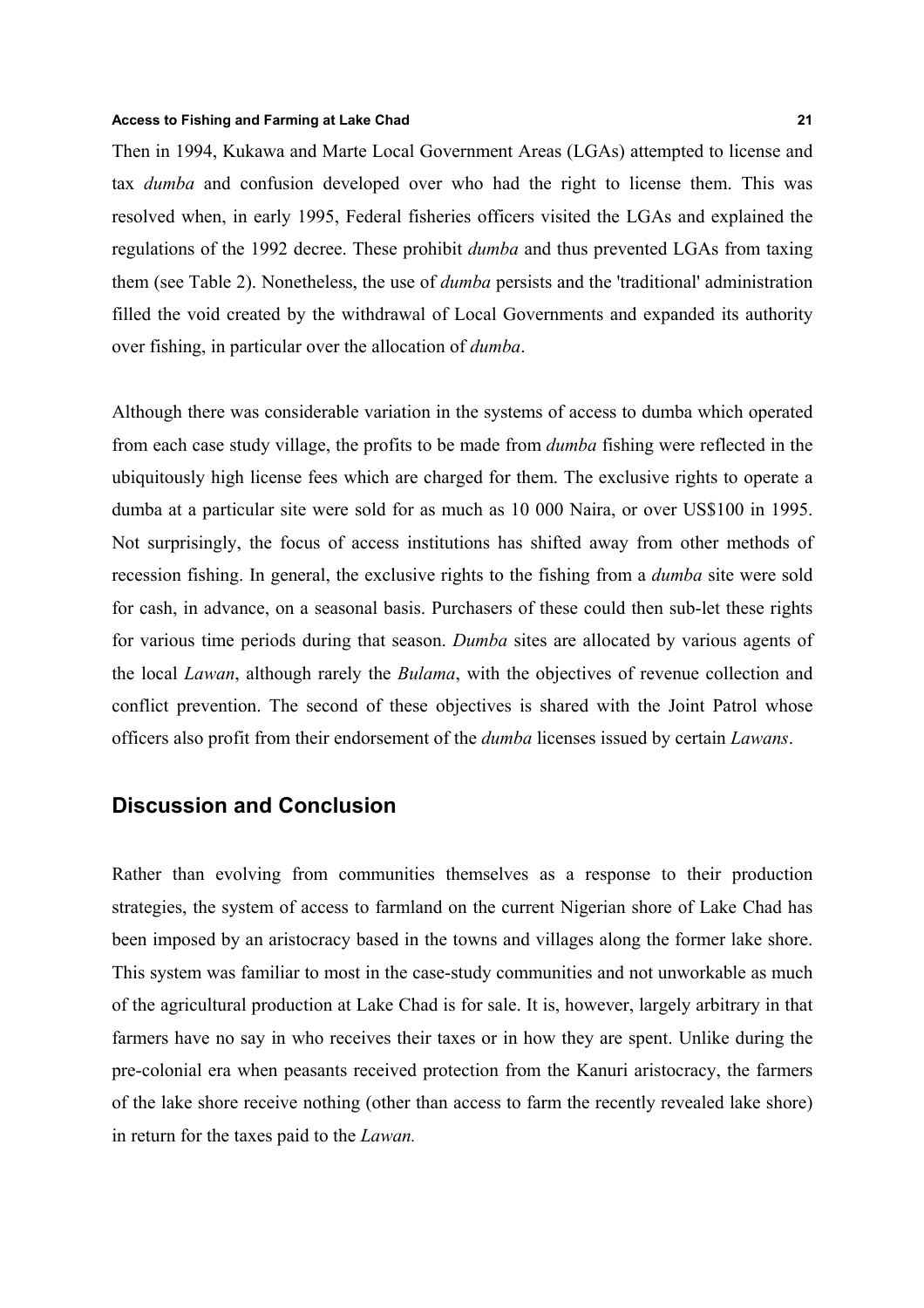Unlike the case for farmland, the systems of regulating access to fishing had been created recently. They have developed in response to the introduction of the highly profitable method of fishing which had led to conflict and confusion. Conflict between fishers developed over the impact of *dumba* on down stream fisheries and confusion existed between modern administrative agencies over *dumba* regulation and taxation. Large *dumba* profits were both a source of conflict and the motive for the traditional administration to resolve the conflict and benefit from the profits.

While fishing profits have inspired such a system, the nature of the receding flood fishing grounds makes the system possible. The pools and channels of residual flood water have visible boundaries and their shallow depth means that the *dumba* operating in them are clearly visible. Exclusive fishing is both possible and profitable. In contrast, the rising flood water is highly mobile and fluctuates in both its depth and extent on a daily basis. Attempts to delimit the rising flood fishing grounds either spatially or temporally are likely to be thwarted as it moves across the lake floor. Although fishing the rising flood is profitable, excluding fishers from it would be virtually impossible.

The institutions for access to resources at Lake Chad do not readily conform to existing models of resource tenure. The following discussion considers the extent to which those discussed at the start of this paper offer an explanation of resource access at Lake Chad. The first model to be considered was that outlined by Gordon (1954) and described as the 'Tragedy of the Commons' by Hardin (1968). This was based on the notions that environmental carrying capacity is finite, 'tragedy' ensues once this capacity has been exceeded and as the users of a resource will not voluntarily restrict their exploitation of it, the state must impose and enforce exclusive rights to the resource. This theory cannot be applied to Lake Chad where a major determinant of environmental carrying capacity is the extent of the flood and this fluctuates from year to year. The impact of resource exploitation on the capacity of the lake to support its population is unclear and in any event, is restricted by a variety of institutions which control access to the lakes resources.

The second model to be considered was the historical process of institutional erosion observed in the Francophone Sahel. The degradation of forests and rangelands throughout the region has been attributed to the partial imposition of 'modern' statutory measures to ensure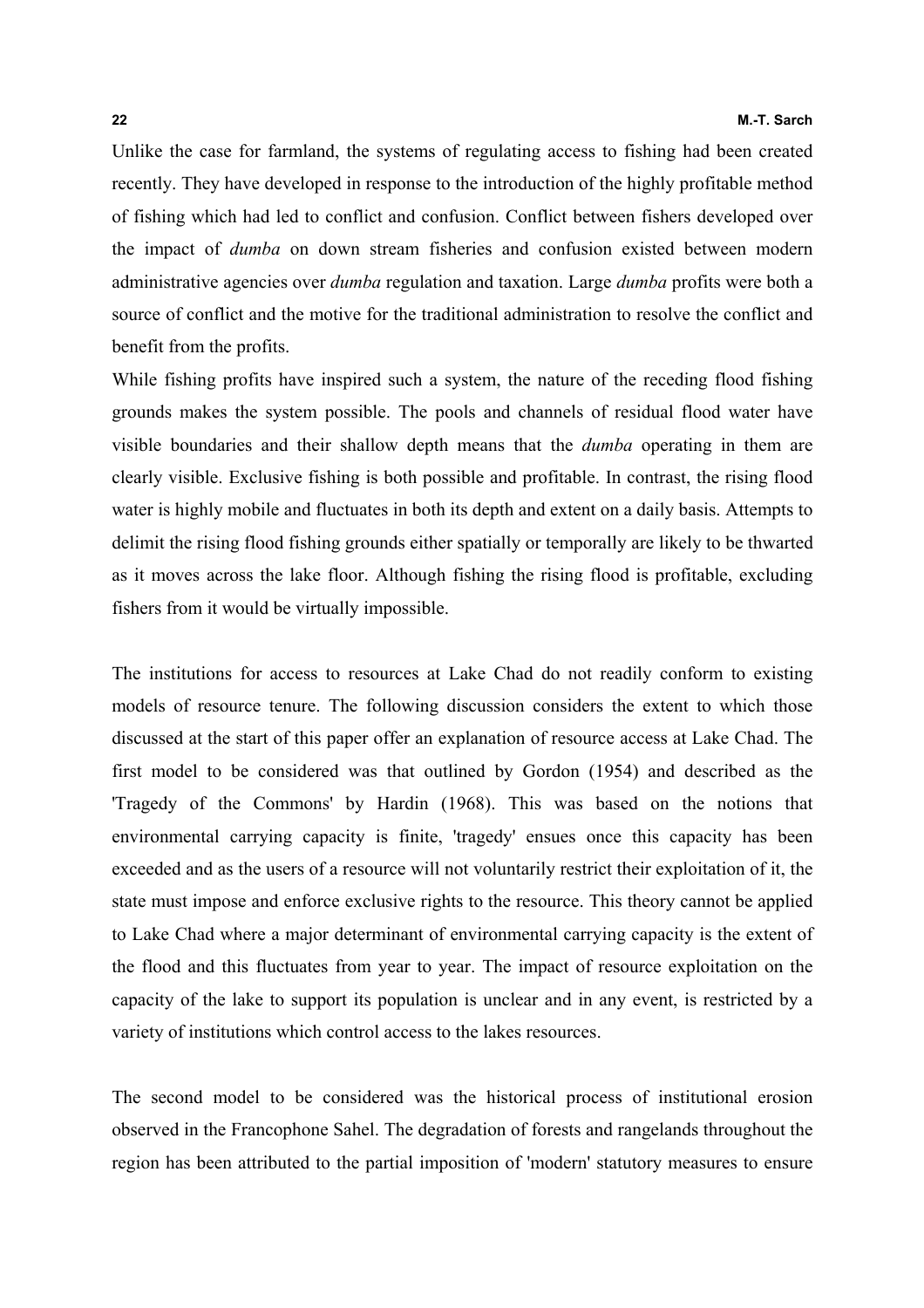their sustainability. These not only failed in their objectives but undermined the customary tenure arrangements that did exist. The result has been a dual system in which the many areas where tenure is either unclear or not enforced have been over-exploited. A similar institutional dualism exists at Lake Chad and this also has had gaps in its coverage, for example in the allocation of fishing rights. However, the fortunes of the traditional administration at Lake Chad have differed in two important respects from those of the systems of customary tenure in the Francophone Sahel.

The first difference between the dual systems of resource tenure in the Francophone Sahel and those at Lake Chad is in the relationship between the traditional administration and the State. Rather than being undermined by 'modern' tenure arrangements, the British colonial policy of collecting tax through the traditional administration served to strengthen it. This legitimised what is essentially a system of feudal exploitation. The current system differs little except for, where in the past the 'Native Administration' passed on a proportion of the tax collected to the British, very little of the revenue from farm taxes reaches Local Government and the Nigerian Army which now defends the lake shore receives nothing from these taxes.

The second respect in which the 'Native Administration' at Lake Chad differs from customary systems of tenure in the Francophone Sahel is in its objectives. Whereas systems of customary tenure have been characterised as broadly benevolent in that they sustained rural livelihoods, at Lake Chad, the overriding and overt objective of institutions for resource access is profit. *Lawan's* collect taxes as rent on 'their' fiefs. The ability of such fiefholders to acquire and extend their fiefs has not been the result of any investment in or historical association with the lake floor which, after all, was only revealed after the lake began to contract in the 1970s. Rather their ability to instigate the institutions for access to the resources of the lake floor is a function of the power of the 'traditional' administrators to pursue their own interests.

The third model to be considered was that of the institutional development which Boserup (1965) and Netting (1993) have linked to the process of agricultural intensification generated by population growth and increased demand for land. This predicts that the intensity of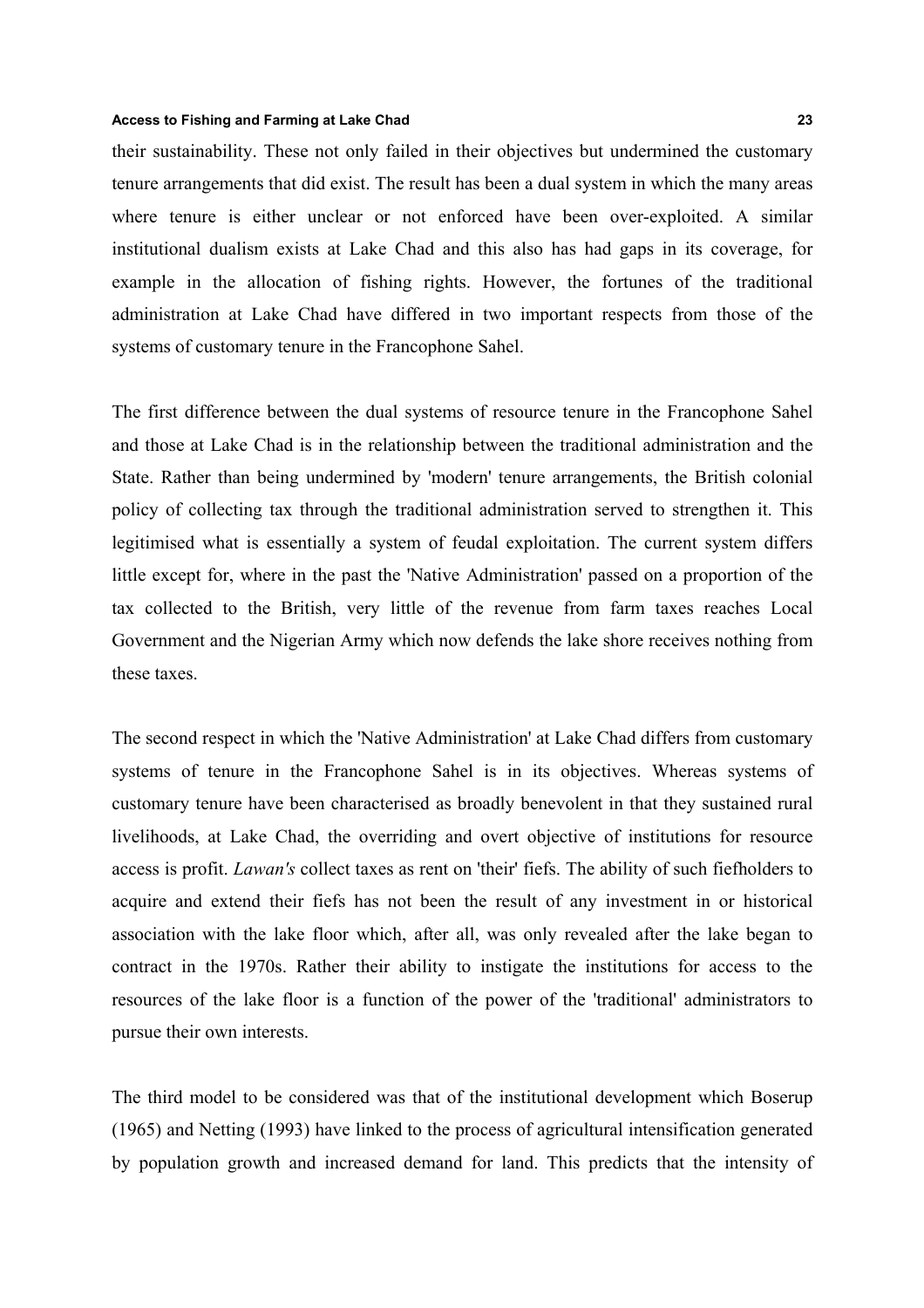resource exploitation will determine the exclusivity of the property rights as resource users will develop institutions to exclude others from benefiting from their investment in the resource. Agriculture at Lake Chad has experienced neither intensification or institutional development in the way that Boserup, Netting and others have described. The contraction of the lake has prevented the establishment of long-term use rights to farmland and while farmers use a high level of working capital and sell a large proportion of their output, they have made minimal investments in fixed capital.

The process of institutional development at Lake Chad conforms most closely to the model propounded by North (1990) in which institutional evolution determines the outcome of economic development, rather than *vice versa*. North describes how where the evolution of institutions is driven by the interests of those with the power to devise them, nepotism, monopolies and underdevelopment results. For households making their living at Lake Chad, the result is of this process is arbitrary taxation. The taxes imposed by the traditional administration are illegitimate because the obligation to pay them is not matched by a duty to provide. Such taxes are inimical to livelihoods because revenues are not used to provide the schools, health centres and other social and physical infrastructure that would enable households to build on their assets.

Despite the exploitation inherent in it, the system of land tenure at Lake Chad has important advantages over the system of fisheries management. The most important of these is that it works. The institutions for access to land are widely understood, they have almost complete compliance and they are stable. The households of the lake shore know when they will be expected to pay their farm tax, they know who they will pay, roughly what proportion of their harvest will be required and roughly what other households in the village will be paying. In contrast, the allocation of fishing rights varies from village to village, has required the army to prevent conflict, and has swung between the control of Local Government, the 'Native Administration' and the Army.

Although broadly benevolent and similar in their aims to sustain fish stocks and fishing livelihoods, the efforts of the Federal Fisheries Department and Local Government have conflicted and have resulted in failure. Federal attempts to enforce a ban on *dumba* fishing at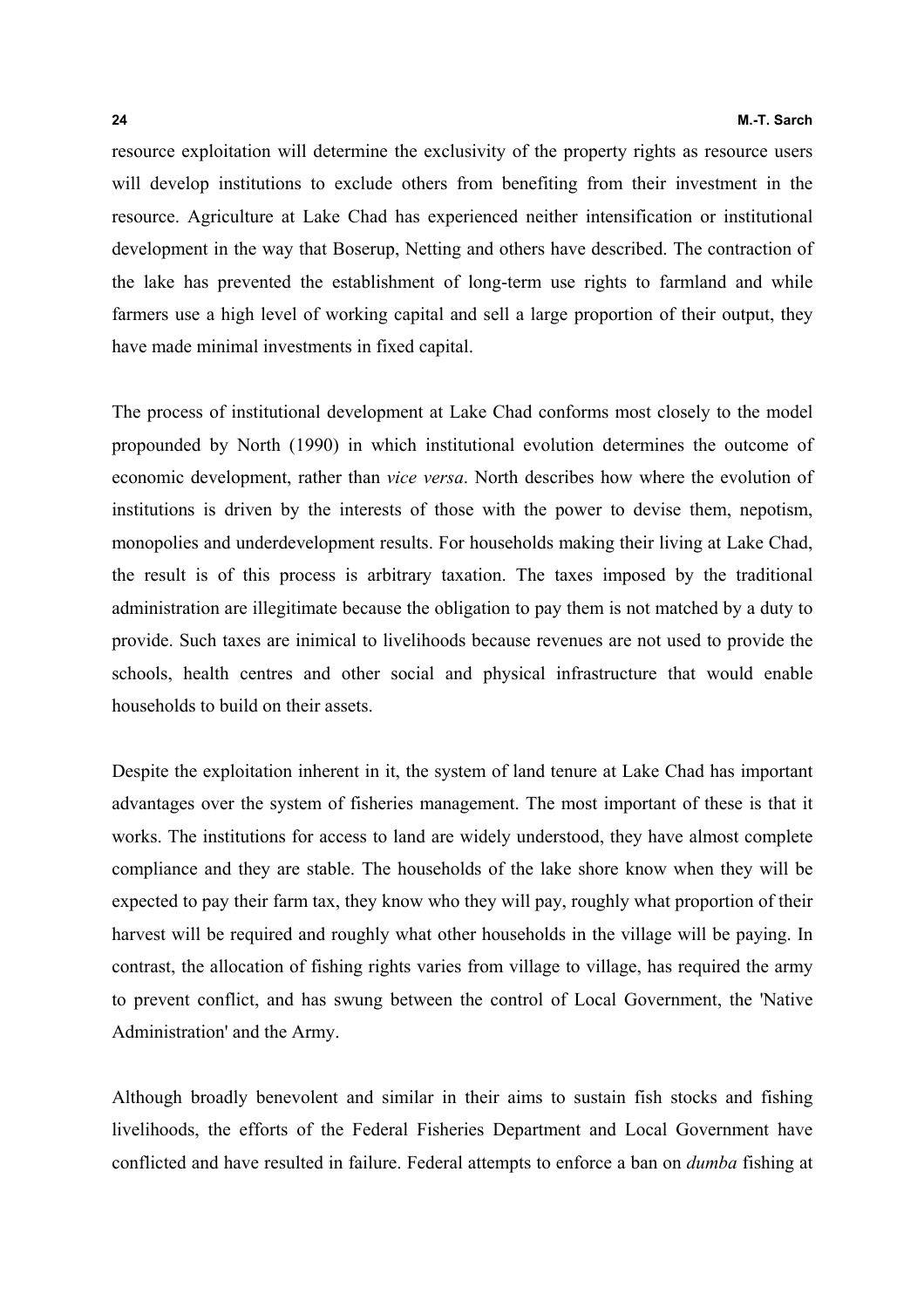the beginning of 1995 prevented Local Government regulation of dumba fishing. The traditional administration subsequently resumed their allocation and taxation of *dumba* licenses and where disputes arose, the Nigerian Army were paid to endorse these 'traditional' licenses. *Dumba* fishing persists and Local Government has little control over it. Fisheries management, like the other modern administrative institutions at Lake Chad, cannot operate effectively because there is confusion over which agencies have jurisdiction over which areas, the formulation of regulations cannot to keep up with of dynamics of the lake, and the organisations charged with enforcement are so poorly funded that when their staff are in a position to enforce a regulation, their personal needs, for example to bring food home, take priority.

Although farm taxes are neither accounted for nor invested in the communities who pay them, the understanding which all involved have about the way they are collected is an advantage. Most of the other taxes imposed at Lake Chad are not only illegitimate but inconsistent as well. The allocation of exclusive fishing rights is an example of this as are the capricious demands for payments made at the checkpoints operated by the Joint Patrol. The inconsistent nature of these taxes severely constrains the ability of farmers and fishers to plan for them and adjust their livelihoods accordingly.

These conclusions indicate a radical route forward. That is to address the inconsistent nature of much taxation at the lake. Whether or not the taxation is legitimate, if it is at least transparent, then households could adjust their livelihoods to cope with it. Lowering the transaction costs involved in both acquiring and allocating access to fishing grounds, for example, would be in the interest of both the households making their living on the lake shore and the individuals making a living on their backs. This would not require rigid regulations. The comparative success of the traditional administration in allocating farmland can be partly attributed to their flexibility in adapting to the changing environment at Lake Chad. If formulae, rather than fixed amounts or dates, for the taxes which must be made could be established and disseminated, this would reduce the transaction costs for all involved.

# **Acknowledgments**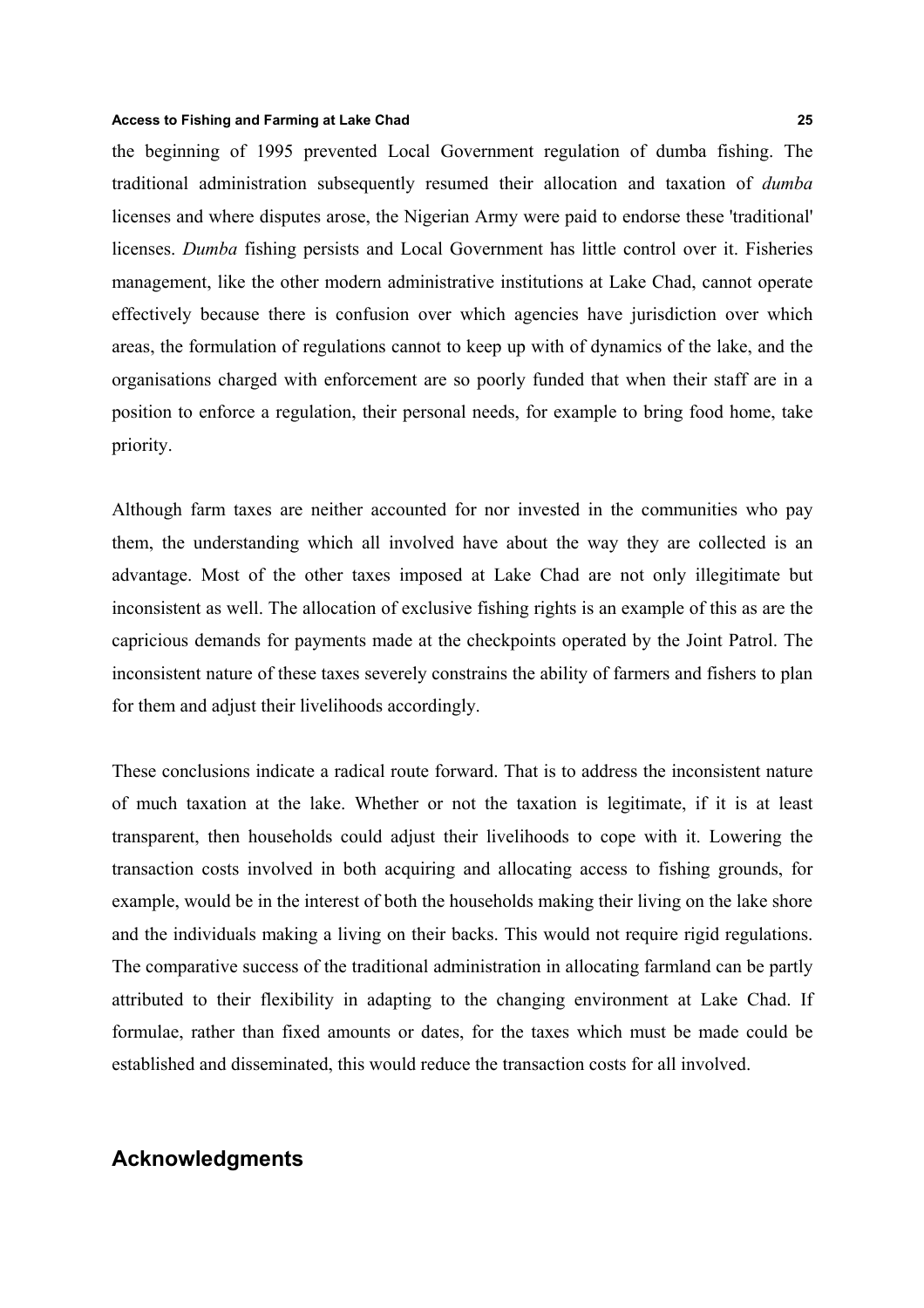The research at Lake Chad was undertaken as part of the Traditional Management of Artisanal Fisheries Project (TMAF). TMAF was funded by the UK Overseas Development Administration Project No R5471 and conducted by the University of Portsmouth (UK) in collaboration with the University of Maiduguri (Nigeria) and the Federal University of Technology, Yola (Nigeria). Further analysis of this research has been made possible by an ESRC research studentship awarded to Marie- Thérèse Sarch

# **References**

- Acheson J M (1975) `The lobster fiefs: economic and ecological effects of territoriality in the Maine lobster fishery' *Human Ecology* **3**: 183-207
- Arnason R (1994) 'Iceland's ITQ System' *Marine Resource Economics* **8**(3): 201-218
- Azeza N I (1977) 'Fish handling, processing and marketing in the Lake Chad Basin (north west shores)' in *Proceedings of the Conference on the Handling, Processing and Marketing of Tropical Fish. London 5-9 July, 1976* London: Tropical Products Institute
- Bailey C and S Jentoft (1990) `Hard choices in fisheries development' *Marine Policy* **14**(4): 333-344
- Behnke Jnr, R and I Scoones (1993) 'Rethinking Range Ecology: Implications for Rangeland Management in Africa' Chapter 1 in R Behnke Jnr; I Scoones and C Kerven (Eds) *Range Ecology at Disequilibrium: New Models of Natural Variability and Pastoral Adaptation in African Savannas* London: Overseas Development Institute
- Berry S (1989) 'Social Institutions and Access to Resources' *Africa* **59**(1): 41-55, 1989
- Berry S (1993) *No Condition is Permanent: The Social Dynamics of Agrarian Change in Sub-Saharan Africa* Madison: University of Wisconsin Press
- Borno State (1982) *Borno State Local Revenue Committee Report August 1982* Maiduguri, Nigeria: Government Printer
- Boserup E (1965) *The Conditions of Agricultural Growth: The Economics of Agrarian Change under Population Pressure* New York: Aldine Publishing Company
- Brenner L (1973) *The Shehus of Kukawa: A History of the Al-Kanemi Dynasty of Bornu* Oxford: Clarendon Press
- Brinkerhoff D W (1995) 'African State-Society Linkages in Transition: The Case of Forestry Policy in Mali' *Canadian Journal of Development Studies* **XVI**(2): 201-228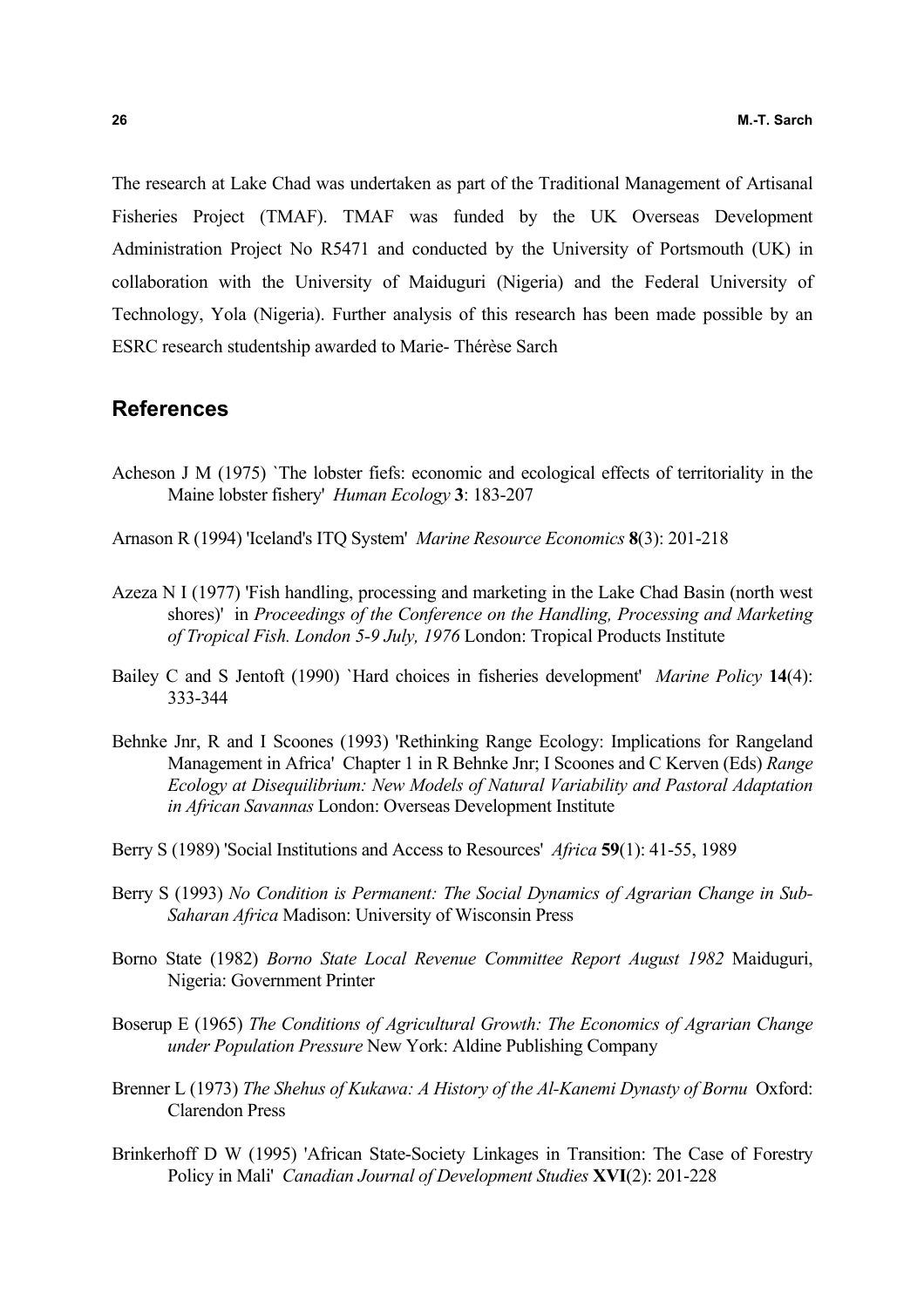- Bromley D W and M M Cernea (1989) `The management of common property natural resources: some conceptual and operational fallacies' *World Bank Discussion Papers No 57* Washington D C: The World Bank
- Caddy J F and J A Gulland (1983) 'Historical patterns of fish stocks' *Marine Policy* **October**: 267-278
- Carney D (1998) 'Implementing the Sustainable Rural Livelihoods Approach' Chapter 1 in D Carney (Ed) *Sustainable Rural Livelihoods. What contribution can we make?* London: Department for International Development
- Carswell G (1997) 'Agricultural Intensification and Rural Sustainable Livelihoods: A "Think Piece"' *IDS Working Paper 63* Brighton, UK: Institute for Deelopment Studies
- Charles A T (1996) 'Creating a Collapse: Atlantic Canada's Groundfishery' Paper presented to the *Eighth Conference of the International Institute for Fisheries Economics and Trade, Marrakech, 1 - 4 July*, *1996*
- Child B (1993) 'Zimbabwe's CAMPFIRE programme: using the high value of wildlife recreation to revolutionize natural resource management in communal areas' *Commonwealth Forestry Review* **72**(4): 284-296
- Ciriacy-Wantrup S V and R C Bishop (1975) '"Common Property" as a Concept in Natural Resource Policy' *Natural Resources Journal* **15**: 713-727
- Cushing D H (1982) *Climate and Fisheries* London: Academic Press
- Cushing D H (1988) *The Provident Sea* Cambridge, UK: Cambridge University Press
- Davies S (1998) *Adaptable Livelihoods. Coping with Food Insecurity in the Malian Sahel* London: Macmillan
- Demsetz H (1967) `Toward a theory of property rights' *American Economic Review* **57**: 347-359
- Duran J R (1980) 'Evolution des captures totales (1962-1977) et devenir des pecheries de la region du lac Tchad' *Cahiers ORSTOM series Hydrobiologie* **13**: 93-111
- Elias T O (1950) *Nigerian Land Law and Custom* London: Routledge and Kegan Paul Ltd
- Ellis F (2000) *Rural Livelihood Diversity in Developing Countries: Analysis, Policy, Methods* forthcoming in 2000
- Emmerson D K (1980) 'Rethinking artisanal fisheries development: western concepts, Asian experiences' *World Bank Staff Working Paper 423* Washington D C: The World Bank
- Flam S D and A Storoy (1982) 'Capacity reduction in Norwegian industrial fisheries' *Canadian Journal of Fisheries and Aquatic Sciences* **39**: 1314-1317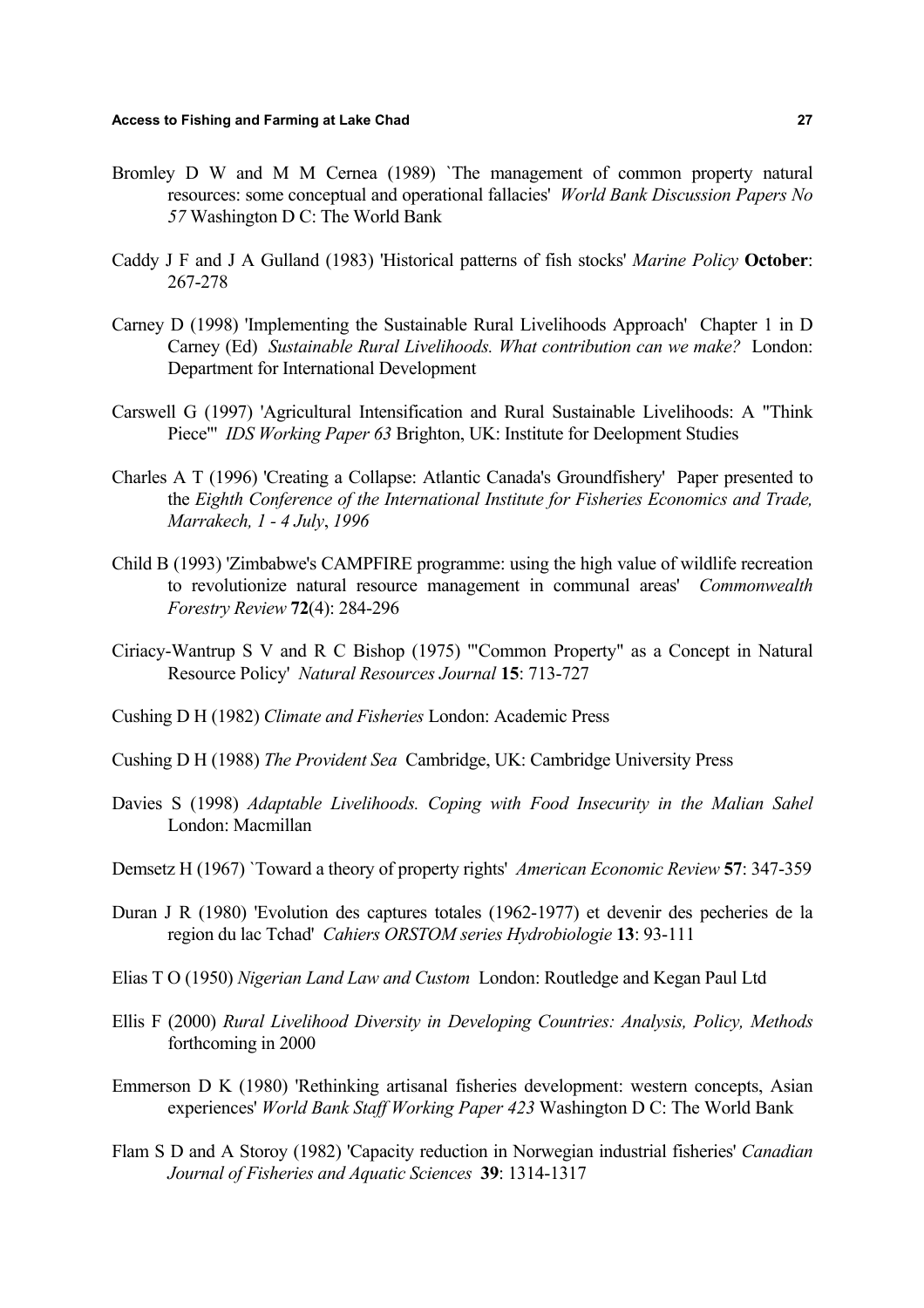- Fraser G A (1979) 'Limited entry: Experience of the British Columbia Salmon Fishery' *Journal of the Fisheries Research Board of Canada* **36**(7): 754-763
- Freudenberger M S and P Mathieu (1993) *The Question of the Commons in the Sahel* Preliminary paper, Land Tenure Center, University of Wisconsin-Madison, December 1993
- Gordon H S (1954) `The economic theory of a common property resource: the fishery' *Journal of Political Economy* **62** (2): 124-142
- Grove A T (1985) 'Water characteristics of the Chari system and Lake Chad' Ch 3 in *The Niger and its neighbours: environmental history and hydrobiology, human use and health hazards of the major West African rivers* Rotterdam: Balkema
- Grown C A and J Sebstad (1989) 'Introduction: Toward a Wider Perspective on Women's Employment' *World Development* **17**(7): 937-952
- Hardin G (1968) `The tragedy of the commons' *Science* **162** (3859): 1243-1248
- Harris P G (1942) 'The Kebbi Fishermen (Sokoto Province, Nigeria)' *Journal of the Royal Anthropological Institute of Great Britain and Ireland* **72**(1&2): 23-31
- Haugerud A (1989) 'Land Tenure and Agrarian Change in Kenya' *Africa* **59**(1): 61-90
- Hayami Y and V W Ruttan (1985) *Agricultural Development: An International Perspective* Baltimore: Johns Hopkins University Press
- Hill P (1972) *Rural Hausa: A Village and a Setting* Cambridge: Cambridge University Press
- Hutchinson C; P Warshall; E J Arnould and J Kindler (1992) 'Lessons from Lake Chad' *Environment* **34**(6): 17-20 & 40-43
- IIED (1999) *Land Tenure and Resource Access in West Africa: Issues and Opportunities for the next Twenty Five Years* London: International Institute for Environment and Development
- Ita E O (1993) *Transactions of the Inland Fisheries Laws and Regulations Drafting Committee, 25th April 1985* New Bussa, Nigeria: National Institute for Freshwater Fisheries Research
- Jodha N S (1986) 'Common property resources and rural poor in dry regions of India' *Economic and Political Weekly* **XX1**(27):1169-1181
- Jodha N S (1992) 'Common property resources: a missing dimension of development strategies' *World Bank Discussion Papers 169* Washington DC: The World Bank, 1992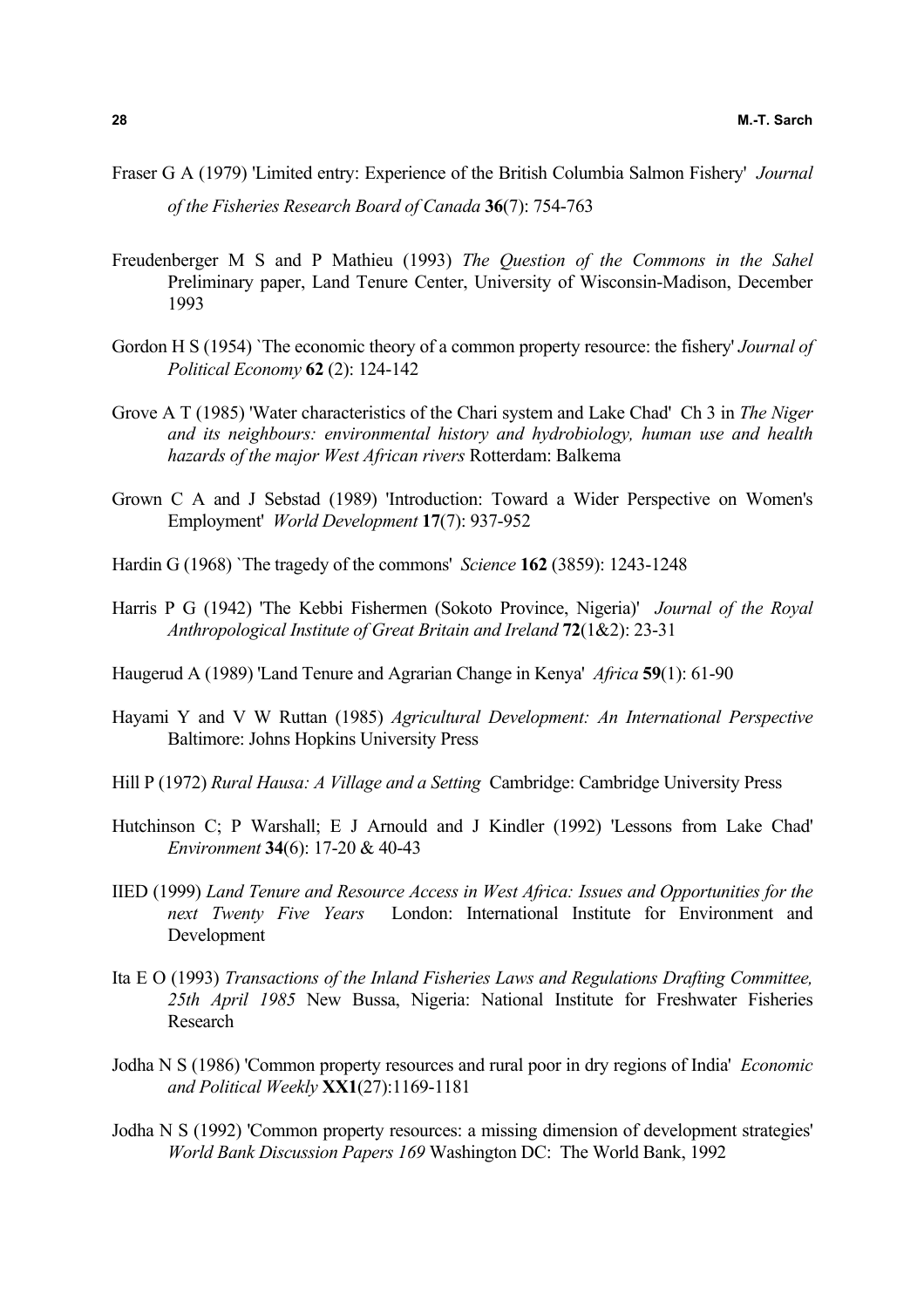- Johnson C A (1997) 'Rules Norms and the Pursuit of Sustainable Livelihoods' *IDS Working Paper 52* Brighton, UK: IDS
- Johnstone N (1996) 'The Economics of Fisheries Access Agreements: Perspectives on the EU-Senegal Case' *IIED-Environmental Economics Programme Discussion Paper 96-02* London: IIED
- Kolawole A (1986) *Irrigation and Drought in Borno, Nigeria* PhD Thesis submitted to the University of Cambridge
- Kone A (1985) 'Traditional Fishing Rights in the Central Delta of the Niger and the Lake Region: Conflicts and Recommendations with a view to Equitable and Rational Management of Fishery Resources' Pages 95-103 in *FAO Fisheries Report No 360* Rome: FAO
- Kurien J (1995) 'Collective Action for Common Property Resource Rejuvenation: The Case of People's Artificial Reefs in Kerala State, India' *Human Organisation* **54**(2): 160-168
- Lawson R (1984) *Economics of Fisheries Development* London: Frances Pinter
- Leach M, R Mearns and I Scoones (1997a) 'Editorial: Community-Based Sustainable Development: Consensus or Conflict?' *IDS Bulletin* **28**(4): 1-3
- Leach M, R Mearns and I Scoones (1997b) 'Challenges to Community-Based Sustainable Development: Dynamics, Entitlements, Institutions' *IDS Bulletin* **28**(4): 4-14
- Lemoalle J (1991) 'Elements d'hydrologie du lac Tchad au cours d'une period de secheresse (1973-1989)' Pages 54-61 in *FAO Fisheries Report No 445* Rome: FAO, 1991
- Lipton M and J van der Gagg (1993) *Including the Poor: Proceedings of a Symposium Organised by the World Bank and the International Food Policy Research Institute* Washington DC: The World Bank
- Madakan S P and Ladu B L (1996)*Investigation of Fisheries Management Systems in North Eastern Nigeria: National, Regional and District Level Institutions for Fisheries Management*. Draft Report to TMAF Project. Centre for Economics and Management of Aquatic Resources, University of Portsmouth, UK
- Mahon R (1997) 'Does fisheries science serve the needs of managers of small stocks in developing countries?' *Canadian Journal of Fisheries and Aquatic Sciences* **54**: 2207- 2213
- Malthus T (1803) *An Essay on the Principle of Population* Reprint of the sixth (1826) and second (1803) editions, London: William Pickering, 1986
- Matthews R and J Phyne (1988) 'Regulating the Newfoundland inshore fishery: traditional values versus state control in the regulation of a common property resource' *Journal of Canadian Studies* **23** (1-2): 158-176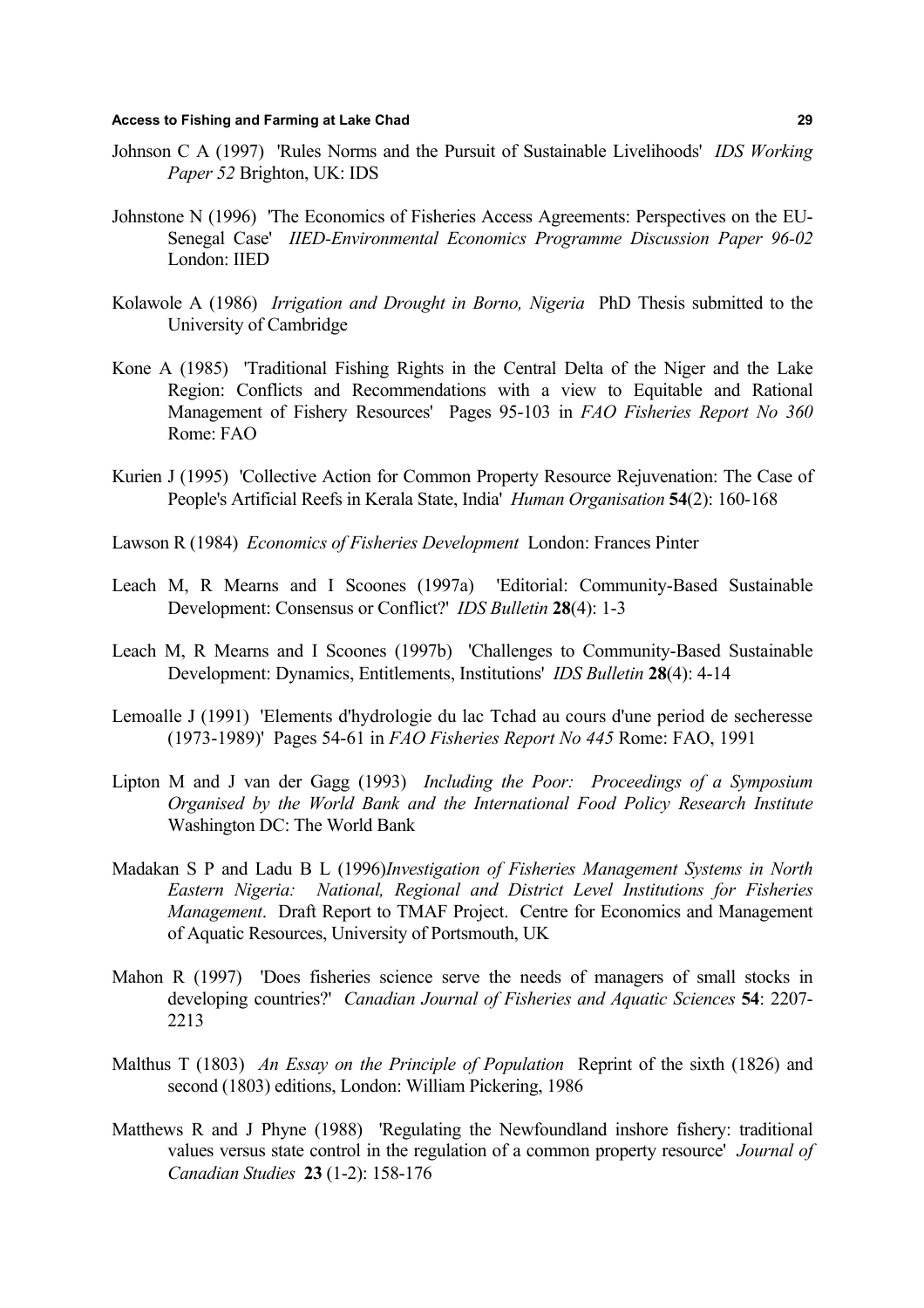McEvedy C (1995) *The Penguin Atlas of African History* London: Penguin Books

- McGoodwin J R (1983) 'Some examples of self-regulatory mechanisms in unmanaged fisheries' 41-61in *An Expert Consultation on the Regulation of Fishing Effort, FAO Fisheries Report 289*, Supplement 2
- Meeren A G L van der (1980) *A socio-anthropological analysis of the fisheries of lake Chad* Mimeo report no FI: DP/NIR/74/001 prepared for FAO, Rome
- Moorehead R (1989) 'Changes taking place in Common Property Resource Management in the Inland Niger Delta in Mali' Ch 15 in F Berkes (Ed) *Common Property Resources: Ecology and Community-Based Sustainable Development* London: Bellhaven
- Mortimore M (1997) 'History and evolution of land tenure and administration in West Africa' *IIED Drylands Programme Issue Paper No 71* London: International Institute for Environment and Development
- Moschetta G (1991) 'Considérations sur les aspects juridiques de l'aménagement des pêches dans le bassin du lac Tchad' Pages 94-101 in *FAO Fisheries Report No 445* Rome: FAO
- Moser C O N (1998) 'The Asset Vulnerability Framework: Reassessing Urban Poverty Reduction Strategies' *World Development* **26**(1): 1-19, 1998
- Murton J (1999) 'Population growth and poverty in Machakos District, Kenya' *The Geographical Journal* **165**(1): 37-46
- Neiland A E and I Verinumbe (1990) 'Fisheries Development and Resource-Usage Conflict: A case-study of deforestation associated with the Lake Chad Fishery in Nigeria' *Environmental Conservation* **18**(2): 111-117
- Neiland, A.E. and M.-T. Sarch 1993 *The development of a survey methodology for the investigation of traditional management of artisanal fisheries, North East Nigeria.* Report No. 24, Centre for Economics and Management of Aquatic Resources, Portsmouth
- Netting R McC (1993) *Smallholders, Householders: Farm Families and the Ecology of Intensive Sustainable Agriculture* Stanford, California: Stanford University Press
- North D (1990) *Institutions, Institutional Change and Economic Performance* Cambridge, UK: Cambridge University Press
- Olivry J-C; A Chouret; G Vuillaume; J Lemoalle and J-P Bricquet (1996) *Hydrologie du lac Tchad* ORSTOM editions: Paris
- Olson M (1965) *The Logic of Collective Action. Public Goods and the Theory of Groups* Cambridge, Massachusetts: Harvard University Press
- Ostrom E (1990) *Governing the commons: the evolution of institutions for collective action* Cambridge, UK: Cambridge University Press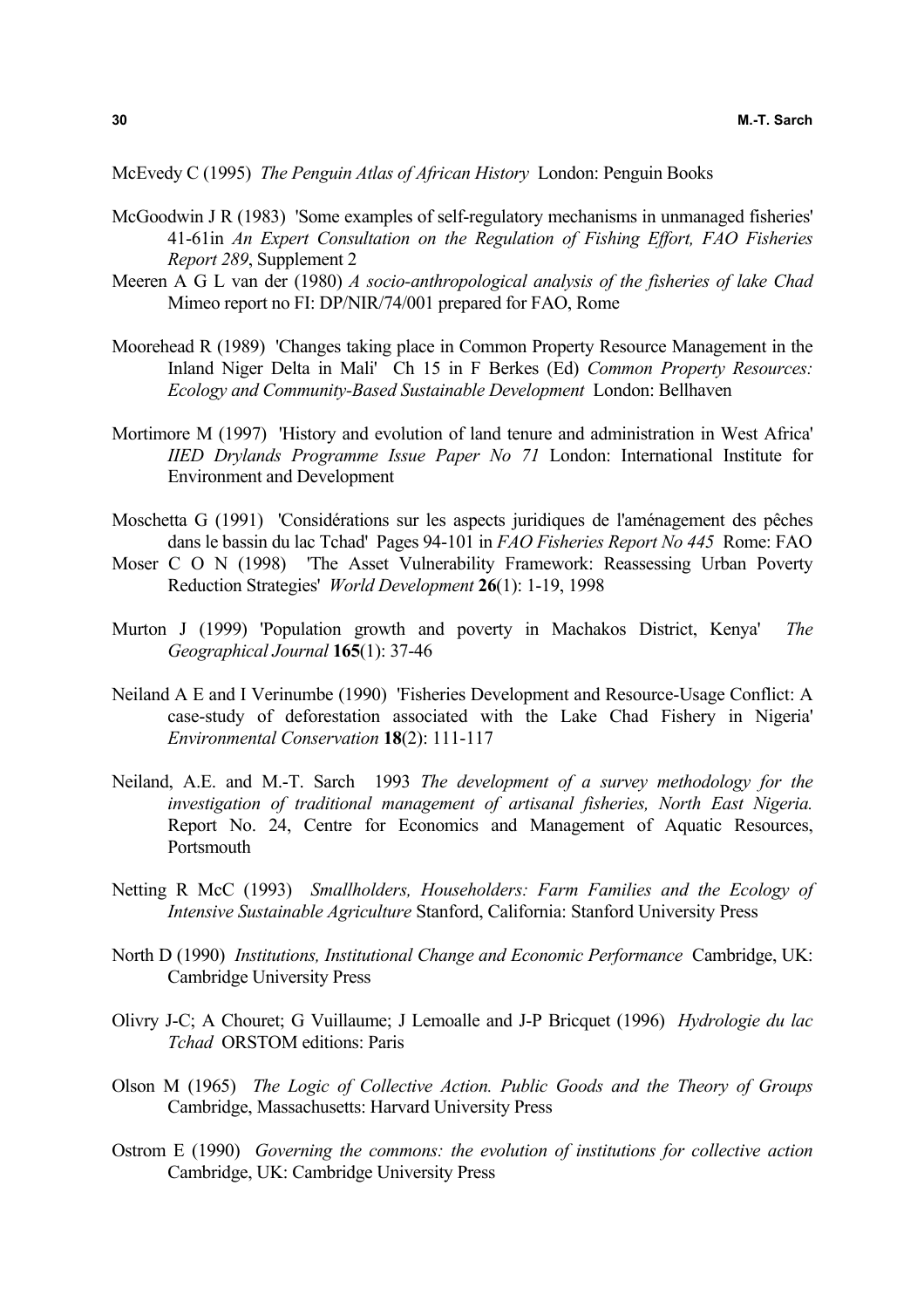- Palmer H R (1929) 'Gazetteer of Bornu Province' in *Gazetteers of the Northern Provinces of Nigeria Volume II* London: Frank Cass
- Painter T M; J Sumberg and T Price (1994) 'Your *terroir* and my 'action-space': implications of differentiation, mobility and diversification for the *approche terroir* in Sahelian West Africa' *Africa* **64**(4): 447-464
- Platteau J-P (1996) 'The Evolutionary Theory of Land Rights as Applied to Sub-Saharan Africa: A Critical Assessment' *Development and Change* **27**: 29-86
- Quensière J (Ed) (1994) *La Pêche dans le Delta Central du Niger: approche pluridisciplinaire d'un système de production halieutique* Paris: Editions ORSTOM
- Quiggin J (1993) `Common property, equality, and development' *World Development* **21**(7): 1123-1138
- Rocheleau D (1995) 'More on Machakos' *Environment* **37**(3): 3-5
- Roy N (1996) 'The Impact of Social Insurance on the Length of the Fishing Season' Paper presented to the *Eighth Conference of the International Institute for Fisheries Economics and Trade, Marrakech, 1 - 4 July*, *1996*
- Runge C F (1981) `Common property externalities: isolation, assurance, and resource depletion in a traditional grazing context' *American Journal of Agricultural Economics* **63**: 595- 606
- Runge C F (1984) `Institutions and the free rider: the assurance problem in collective action' *Journal of Politics* **46**: 154-181
- Sagua V O (1991) 'The Current Status of the Fishery Resources of the Lake Chad Basin and a Programme for its Management and Conservation' In *FAO Fisheries Report 445* Rome: FAO
- Sarch M-T (1996) 'Fishing and Farming at Lake Chad: Overcapitalization, Opportunities and Fisheries Management' *Journal of Environmental Management* **48**: 305-320
- Sarch M-T (1997) 'Fishing and Farming at Lake Chad: Implications for Fisheries Development' *Development Policy Review* **15**: 1-17
- Sarch M-T and CM Birkett (2000) 'Fishing and Farming at Lake Chad: Responses to Lake Level Fluctuations' *The Geographical Journal*, in press
- Schlager E and E Ostrom (1992) `Property-rights regimes and natural resources: a conceptual analysis' *Land Economics* **68** (3): 249-62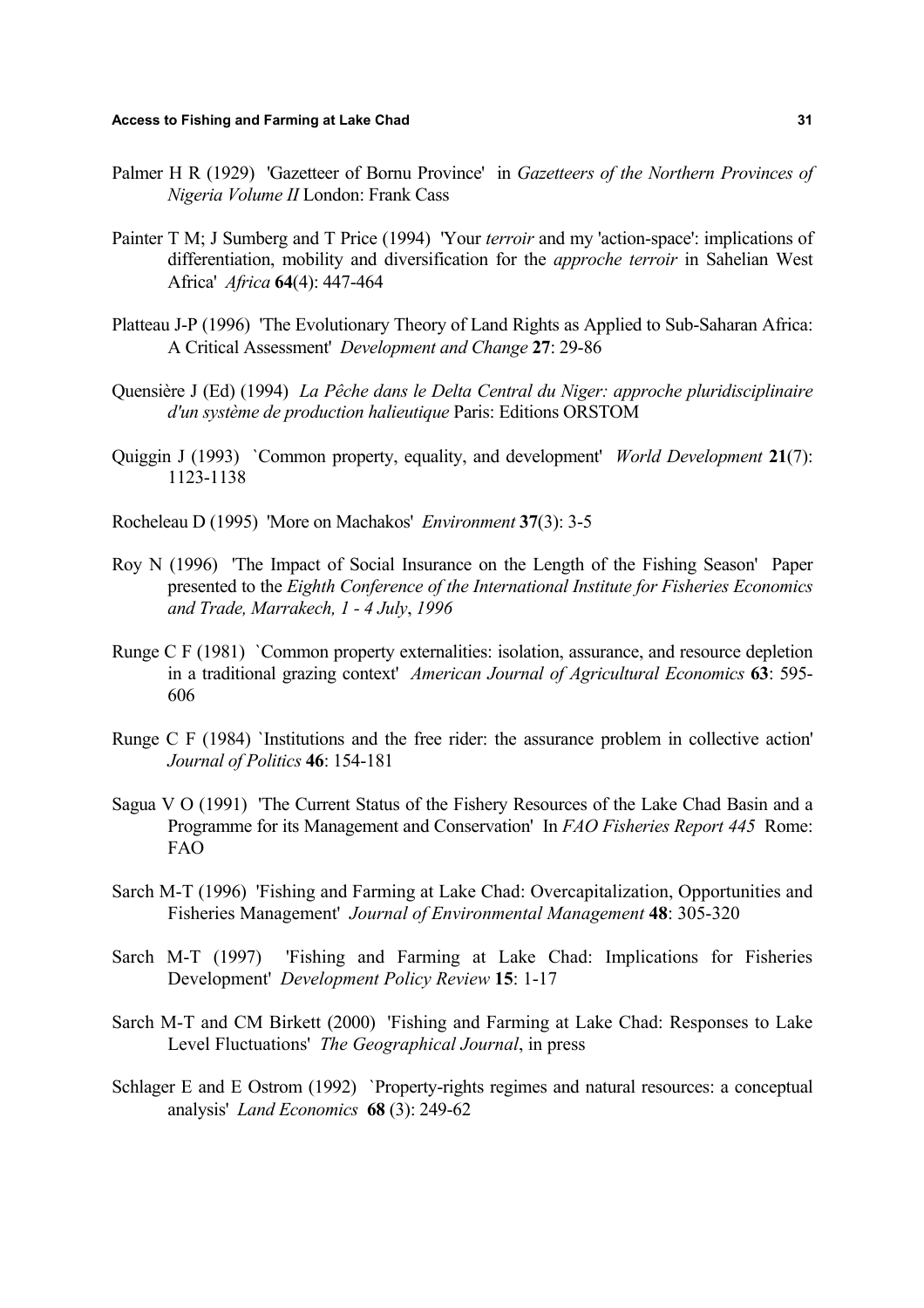- Schoonmaker-Freudenberger K (1991) 'Mbegue: The disingenuous destruction of a Sahelian forest' *IIED Dryland Networks Programme Issues Paper 29* London: International Institute for Environment and Development
- Scoones I (1998) 'Sustainable Rural Livelihoods: A Framework for Analysis' *IDS Working Paper No 72* Brighton, UK: Institute for Development Studies
- Shepherd G (1991) 'The Communal Management of Forests in the Semi-arid and Sub-humid Regions of Africa: Past Practice and Prospects for the Future' *Development Policy Review* **9**: 151-176
- Stauch A (1977) 'Fish Statistics in the Lake Chad Basin during the Drought (1969-1976)' Cah. *ORSTOM sér Hydrobiologie* **X1**(3): 201-215
- Swift J (1989) 'Why are Rural People Vulnerable to Famine?' *IDS Bulletin* **20**(2): 8-15
- Swynnerton R J M (1954) *Plan to Intensify the Development of African Agriculture in Kenya* Nairobi: Colony and Protectorate of Kenya
- Temple O (1919) *Notes on the Tribes, Provinces, Emirates and States of the Northern Provinces of Nigeria* Cape Town: Argus
- Thomas D H L; M A Jimoh and H Matthes (1993) `Fishing in the floodplain' Chapter 7 in Hollis G E; W M Adams and M Aminu-Kano (Eds) *The Hadejia-Nguru Wetlands: environment, economy and sustainable development of a Sahelian floodplain wetland* Norwich, UK: Page Brothers.
- Tiffen M; M Mortimore and F Gichuki (1994) *More People, Less Erosion: Environmental Recovery in Kenya* Chichester, UK: Wiley
- Toulmin C (1991) 'Natural Resource Management at the Local Level: Will this bring food security to the Sahel?' *IDS Bulletin* **22**(3): 22-30
- Uchendu V C (1979) 'State, Land and Society in Nigeria: A Critical Assessment of the Land Use Decree (1978)' *Journal of African Studies* **6**(2): 62-74
- Wade R (1988) *Village Republics: economic conditions for collective action in South India* Cambridge, UK: Cambridge University Press
- Walker T S and N S Jodha (1986) 'How Small Farm Households Adapt to Risk' In P Hazell; C Pomerada and A Valdes (Eds) *Crop Insurance for Agricultural Development* Baltimore, USA: Johns Hopkins University Press
- Western D; M Wright and S Strum (Eds) (1994) *Natural Connections: Perspectives in Community-Based Conservation* Washington D C: Island Press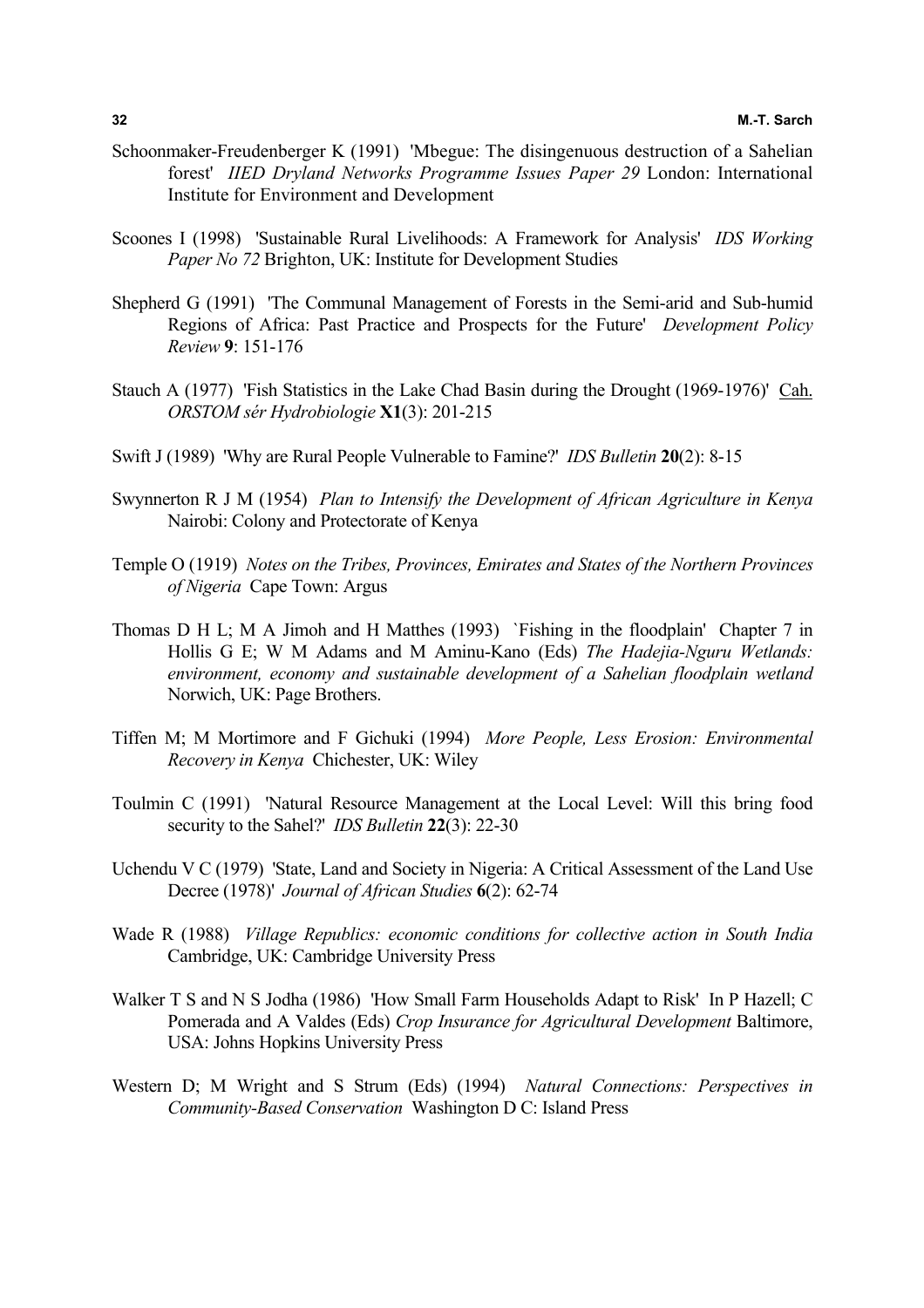- Whitmarsh D; C Reid; C Gulvin and M Dunn (1995) 'Natural Resource Exploitation and the Role of New Technology: The UK Herring Industry 1960-1980' *Environmental Conservation* **22**(2): 103-110
- Williams T O (1998) 'Multiple Uses of Common Pool Resources in Semi-Arid West Africa: A Survey of Existing Practices and Options for Sustainable Resource Management.' *Natural Resource Perspectives No 38* London: Overseas Development Institute

Yerokun O (1983) `The legal regime of Lake Chad' *Annals of Borno* **1**: 159-167

Yerokun O (1991) 'Legal Aspects of Water Management at Local and International Levels' Ch 32 in N M Gadzama; F A Adeniji; W S Richards and GGR Thambyahpillay (Eds) *Arid Zone Hydrology and Water Resources* Maiduguri, Nigeria: University of Maiduguri Press

### *Legislation*

 $\overline{a}$ 

1977 Joint Regulations on Fauna and Flora of the Lake Chad Basin Commission, ratified by the

Federal Government of Nigeria in 1988

1978 Federal Government of Nigeria Land Use Decree

1982 United Nations Convention of the Law of the Sea - Articles 61 and 62

1992 Federal Government of Nigeria Inland Fisheries Decree

<sup>&</sup>lt;sup>i</sup> In a similar vein to Hardin, Olson (1965) argued that if an individual can derive a benefit from a public good in any event, there would be no reason for she or he to contribute to the good. Other authors have described this theory using the 'prisoners' dilemma' where individuals are offered a choice between co-operation with each other or defection. If both co-operate and stint in their use of the common resource its over-exploitation is not inevitable. However, the theory predicts that joint users of a common resource have no incentive to stint in their use of it as they cannot be sure that their co-users will do likewise, rather they will pursue the 'free-rider' strategy and will ultimately overexploit, leading to "tragedy". (Runge, 1984; Moorehead and Lane, 1993; Wade, 1988)

ii For example: Acheson (1975) describes how 'fief' holders have created exclusive rights to the lobsters of the Maine coast; McGoodwin (1983) describes a variety of indigenous mechanisms of self regulation in unmanaged fisheries; Wade (1988) shows how users developed a system of managing access to irrigation; Child (1993) describes how rural communities in Zimbabwe now manage and market their wildlife successfully; and Kurien (1995) describes how communities are acting collectively to rejuvenate coastal fisheries.

iiiFor example the *Programme National de Gestion des Terroirs Villageois* in Burkina Faso (see Toulmin, 1991) and a similar strategy for forestry management in Mali (see Brinkerhoff, 1995).The TMAF project, through which research for the thesis was conducted is an example of such an initiative funded by the UK DFID to promote community-based solutions to perceived fisheries management problems. The recent UK DFID sponsored Capacity Building for Decentralised Development (CBDD) project based in central Nigeria is another example.